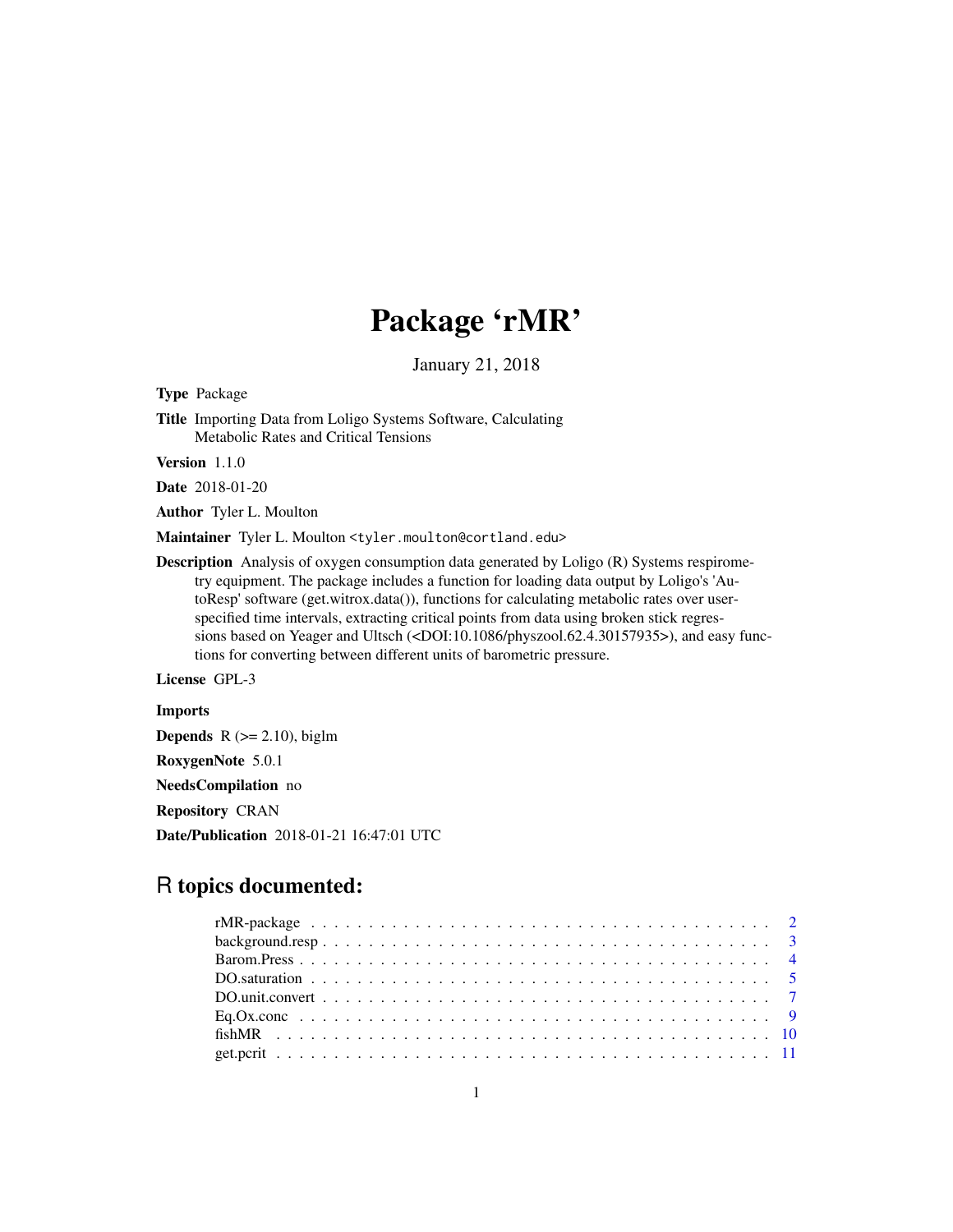# <span id="page-1-0"></span>2 rMR-package

rMR-package *Importing Data from Loligo Systems Software Output, Calculating Metabolic Rates and Critical Tensions*

# **Description**

Analysis of oxygen consumption data generated by Loligo (R) Systems respirometry equipment. The package includes a function for loading data output by Loligo's 'AutoResp' software (get.witrox.data()), functions for calculating metabolic rates over user-specified time intervals, extracting critical points from data using broken stick regressions based on Yeager and Ultsch (1989), and easy functions for converting between different units of barometric pressure.

# Details

| Package: | rMR        |
|----------|------------|
| Type:    | Package    |
| Version: | 1.0.5      |
| Date:    | 2017-09-07 |
| License: | 3          |

#### Author(s)

Tyler L. Moulton

Maintainer: Tyler L. Moulton <tyler.moulton@cortland.edu>

#### References

Benson, B.B., and Daniel Krause, Jr (1980). The concentration and isotopic fractionation of gases dissolved in freshwater in equilibrium with the atmosphere. 1. Oxygen: Limnology and Oceanography, vol. 25, no. 4, p. 662-671. [doi: 10.4319/lo.1980.25.4.0662.](http://doi.org/10.4319/lo.1980.25.4.0662)

Gnaiger, Erich, and Hellmuth Forstner, eds. (2012). Polarographic oxygen sensors: Aquatic and physiological applications. Springer Science & Business Media. [doi: 10.1007/978-3-642-81863-9.](http://doi.org/10.1007/978-3-642-81863-9)

Lumley, Thomas (2013). "biglm: bounded memory linear and generalized linear models". 0.9-1. <https://CRAN.R-project.org/package=biglm>.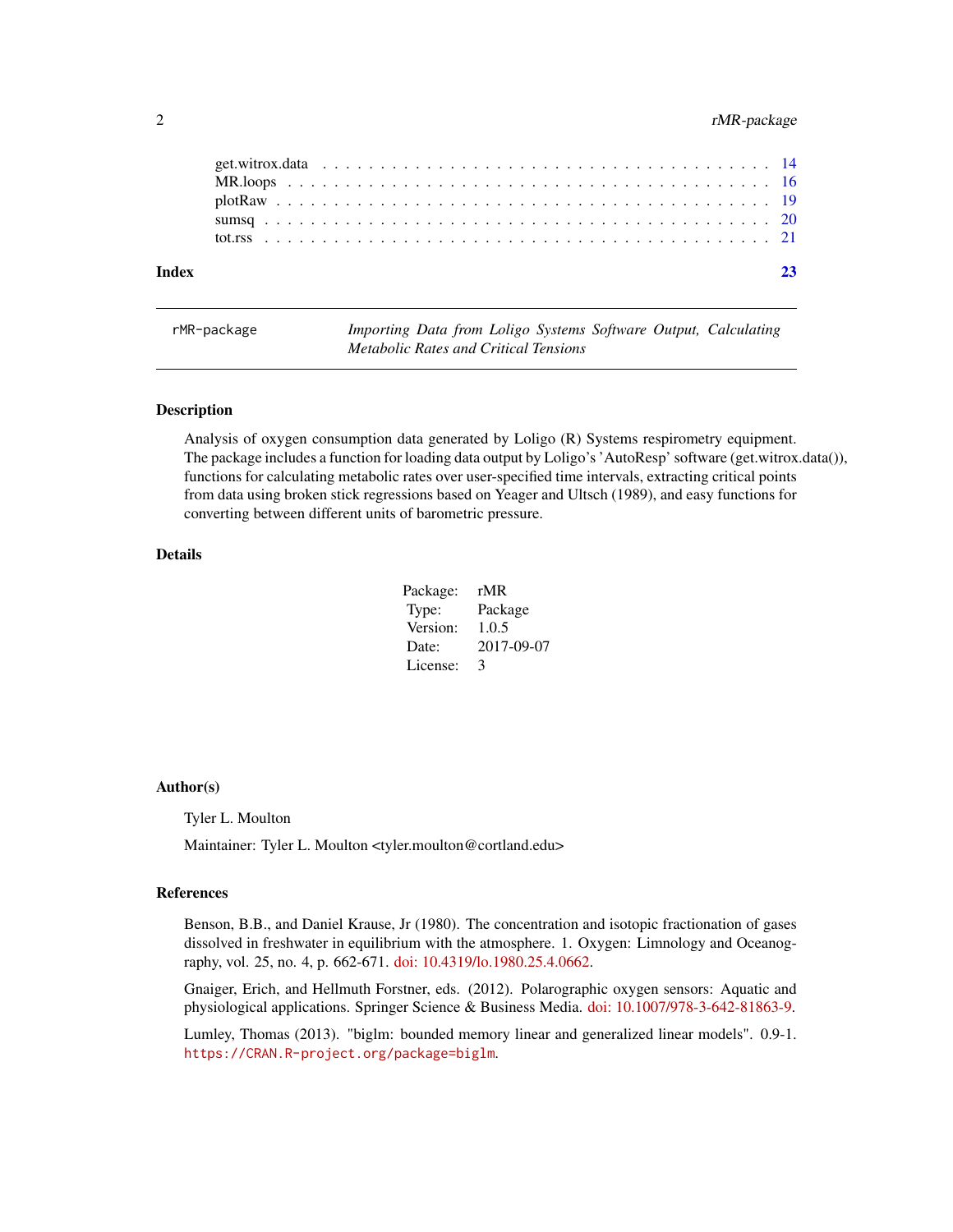# <span id="page-2-0"></span>background.resp 3

McDonnell, Laura H., and Lauren J. Chapman (2016). "Effects of thermal increase on aerobic capacity and swim performance in a tropical inland fish." Comparative Biochemistry and Physiology Part A: Molecular & Integrative Physiology 199: 62-70. [doi: 10.1016/j.cbpa.2016.05.018.](http://doi.org/10.1016/j.cbpa.2016.05.018)

Mechtly, E. A. (1973). The International System of Units, Physical Constants and Conversion Factors. NASA SP-7012, Second Revision, National Aeronautics and Space Administration, Washington, D.C. <https://ntrs.nasa.gov/archive/nasa/casi.ntrs.nasa.gov/19730018242.pdf>.

Roche, Dominique G., et al. (2013). "Finding the best estimates of metabolic rates in a coral reef fish." Journal of Experimental Biology 216.11: 2103-2110. [doi: 10.1242/jeb.082925.](http://doi.org/10.1242/jeb.082925)

U.S. Geological Survey (2011). Change to solubility equations for oxygen in water: Office of Water Quality Technical Memorandum 2011.03, accessed July 15, 2011, at [http://water.usgs.](http://water.usgs.gov/admin/memo/QW/qw11.03.pdf) [gov/admin/memo/QW/qw11.03.pdf](http://water.usgs.gov/admin/memo/QW/qw11.03.pdf).

Yeager, D. P. and Ultsch, G. R. (1989). Physiological regulation and conformation: a BASIC program for the determination of critical points. Physiological Zoology, 888-907. [doi: 10.1086/phys](http://doi.org/10.1086/physzool.62.4.30157935)[zool.62.4.30157935.](http://doi.org/10.1086/physzool.62.4.30157935)

http://www.loligosystems.com/

#### See Also

[biglm](#page-0-0)

<span id="page-2-1"></span>background.resp *Determine the Background Respiration in a Respirometer*

#### Description

Takes user-defined start and end times to calculate the backround respiration rate in a respirometer.

#### Usage

```
background.resp(data, DO.var.name,
time.var.name = "std.time",
start.time, end.time, col.vec = c("black", "red"),...)
```

| data          | data. frame object to be used, best if formatted by get. witrox.data().                                                                                                                      |
|---------------|----------------------------------------------------------------------------------------------------------------------------------------------------------------------------------------------|
| DO.var.name   | Column name of DO variable, formatted as a character string.                                                                                                                                 |
| time.var.name | Column name of time variable as character string. Time column must be for-<br>matted as default class for date time: class = "POSIXct" "POSIXt", strptime<br>format = "%Y-%m-%d %H: %M: %S". |
| start.time    | Input start time as character string of strptime format = "% $Y$ -% $m$ -%d %H:% $M$ :%S".                                                                                                   |
| end.time      | Input endtime as character string of strptime format $=$ "%Y-%m-%d %H:%M:%S".                                                                                                                |
| col.vec       | Specifies colors on plot in the following order: 1) scatterplot points, 2) regres-<br>sion color.                                                                                            |
| $\ddots$      | Passes on arguments to internal functions.                                                                                                                                                   |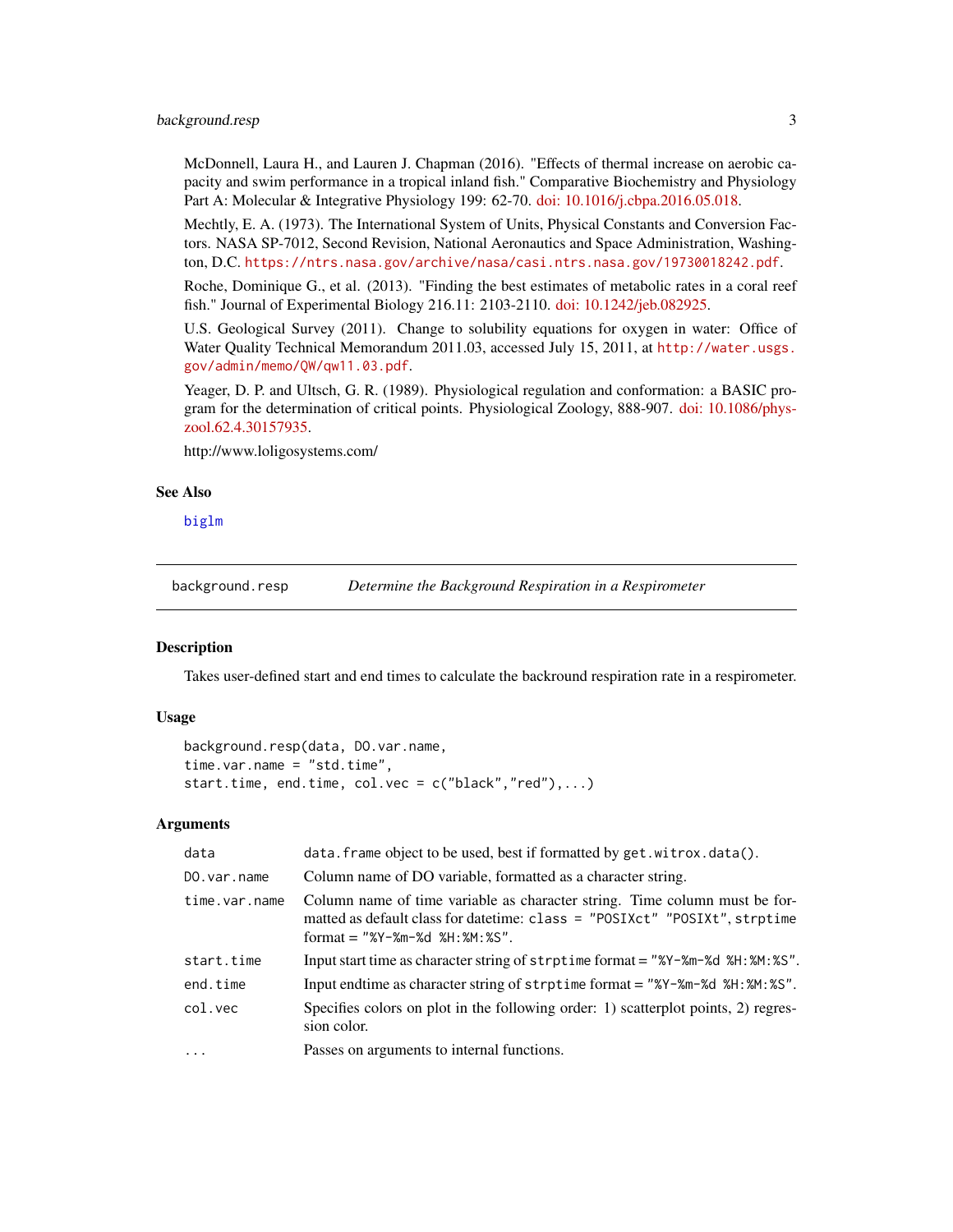# <span id="page-3-0"></span>Value

Returns an object of method biglm. The slope of this funtion is the metabolic rate in input units/(default time).

# Author(s)

Tyler L. Moulton

#### References

Thomas Lumley (2013). biglm: bounded memory linear and generalized linear models. R package version 0.9-1. <https://CRAN.R-project.org/package=biglm>.

#### See Also

[as.POSIXct](#page-0-0), [strptime](#page-0-0), [biglm](#page-0-0)

# Examples

```
##load data##
data(fishMR)
## create time variable in POSIXct format ##
fishMR$std.time <- as.POSIXct(fishMR$Date.time,
                    format = "%d/%m/%Y %I:%M:%S %p")
bgd.resp <-
background.resp(fishMR, "DO.mgL",
           start.time = "2015-07-02 16:05:00",
           end.time = "2015-07-02 16:35:00")
```
<span id="page-3-1"></span>Barom.Press *Estimate Barometric Pressure*

# Description

Function to estimate barometric pressure based on altitude.

#### Usage

```
Barom.Press(elevation.m, units = "atm")
```

| elevation.m | Elevation in meters above sea level.                                          |
|-------------|-------------------------------------------------------------------------------|
| units       | Output units for barometric pressure must be one of: "atm", "kpa", or "mmHg". |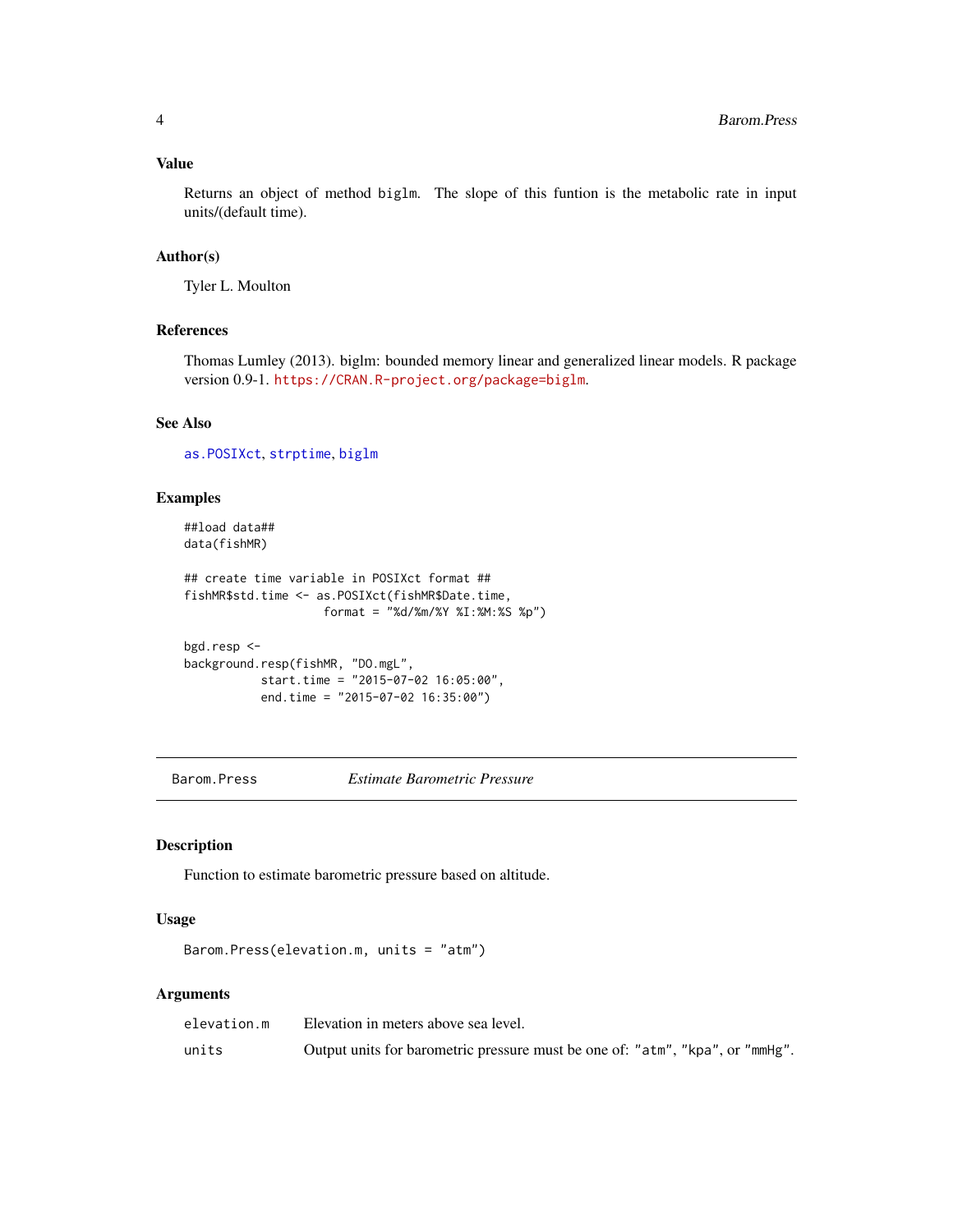# <span id="page-4-0"></span>DO.saturation 5

# Details

This is just a simple conversion function. Plug and chug, as they say...

# Value

Returns numeric object of barometric pressure in specified units.

# Author(s)

Tyler L. Moulton

#### References

Mechtly, E. A., 1973: The International System of Units, Physical Constants and Conversion Factors. NASA SP-7012, Second Revision, National Aeronautics and Space Administration, Washington, D.C. <https://ntrs.nasa.gov/archive/nasa/casi.ntrs.nasa.gov/19730018242.pdf>.

U.S. Geological Survey (2011). Change to solubility equations for oxygen in water: Office of Water Quality Technical Memorandum 2011.03, accessed July 15, 2011, at [http://water.usgs.](http://water.usgs.gov/admin/memo/QW/qw11.03.pdf) [gov/admin/memo/QW/qw11.03.pdf](http://water.usgs.gov/admin/memo/QW/qw11.03.pdf).

#### Examples

```
bar.pressure1 <- Barom.Press(elevation.m = 1000) # returns "atm"
bar.pressure2 <- Barom.Press(elevation.m = 1000, "kpa")
bar.pressure3 <- Barom.Press(elevation.m = 1000, "mmHg")
```
<span id="page-4-1"></span>DO.saturation *Calculate Oxygen Saturation of Water*

#### Description

Calculate the percent saturation of oxygen in water given external temperature, barometric pressure, and recorded DO concentration in mg/L.

#### Usage

```
DO.saturation(DO.mgl, temp.C,
elevation.m = NULL, bar.press = NULL,
bar.units = NULL,
salinity, salinity.units)
```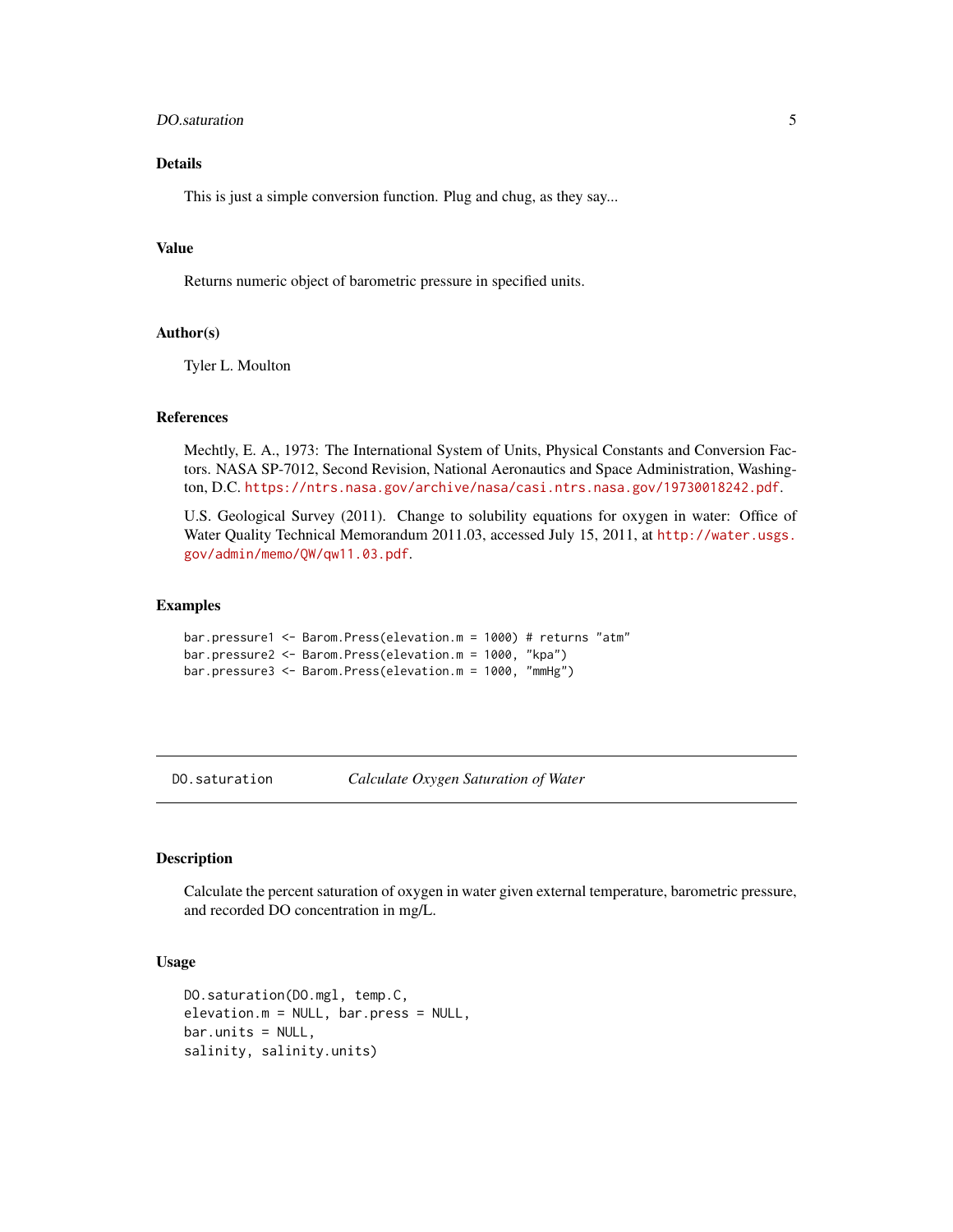#### <span id="page-5-0"></span>Arguments

| DO.mgl      | Recorded DO concentration in mg/L.                                                                                              |
|-------------|---------------------------------------------------------------------------------------------------------------------------------|
| temp.C      | Temperature in degrees C.                                                                                                       |
| elevation.m | Elevation in meters above sea level. EITHER elevation. m or bar. press must<br>be specified.                                    |
| bar.press   | Barometric pressure in user defined units (bar.units)-defaults to NULL. EITHER<br>elevation. m or bar. press must be specified. |
| bar.units   | Units of barometric pressure, defaults to NULL, must be "atm", "kpa" or "mmHg"                                                  |
| salinity    | Salinity, either reported in parts per thousand ("pp. thou") or microsiemens/cm<br>("us").                                      |
|             | salinity.units Salinity units, must be "pp.thou" or "us"                                                                        |

# Value

Returns numeric value of dissolved oxygen saturation.

#### Author(s)

Tyler L. Moulton

# References

Mechtly, E. A., 1973: The International System of Units, Physical Constants and Conversion Factors. NASA SP-7012, Second Revision, National Aeronautics and Space Administration, Washington, D.C. <https://ntrs.nasa.gov/archive/nasa/casi.ntrs.nasa.gov/19730018242.pdf>.

U.S. Geological Survey (2011). Change to solubility equations for oxygen in water: Office of Water Quality Technical Memorandum 2011.03, accessed July 15, 2011, at [http://water.usgs.](http://water.usgs.gov/admin/memo/QW/qw11.03.pdf) [gov/admin/memo/QW/qw11.03.pdf](http://water.usgs.gov/admin/memo/QW/qw11.03.pdf).

#### See Also

[Eq.Ox.conc](#page-8-1), [DO.unit.convert](#page-6-1),

```
DO.sat1 <- DO.saturation(DO.mgl = 5.5,
temp.C = 20, elevation.m = 1000)
DO.sat2 \leq DO.saturation(DO.mgl = 5.5,
temp.C = 20, bar.press = 674.1, bar.units = "mmHg")DO.sat1
DO.sat2
```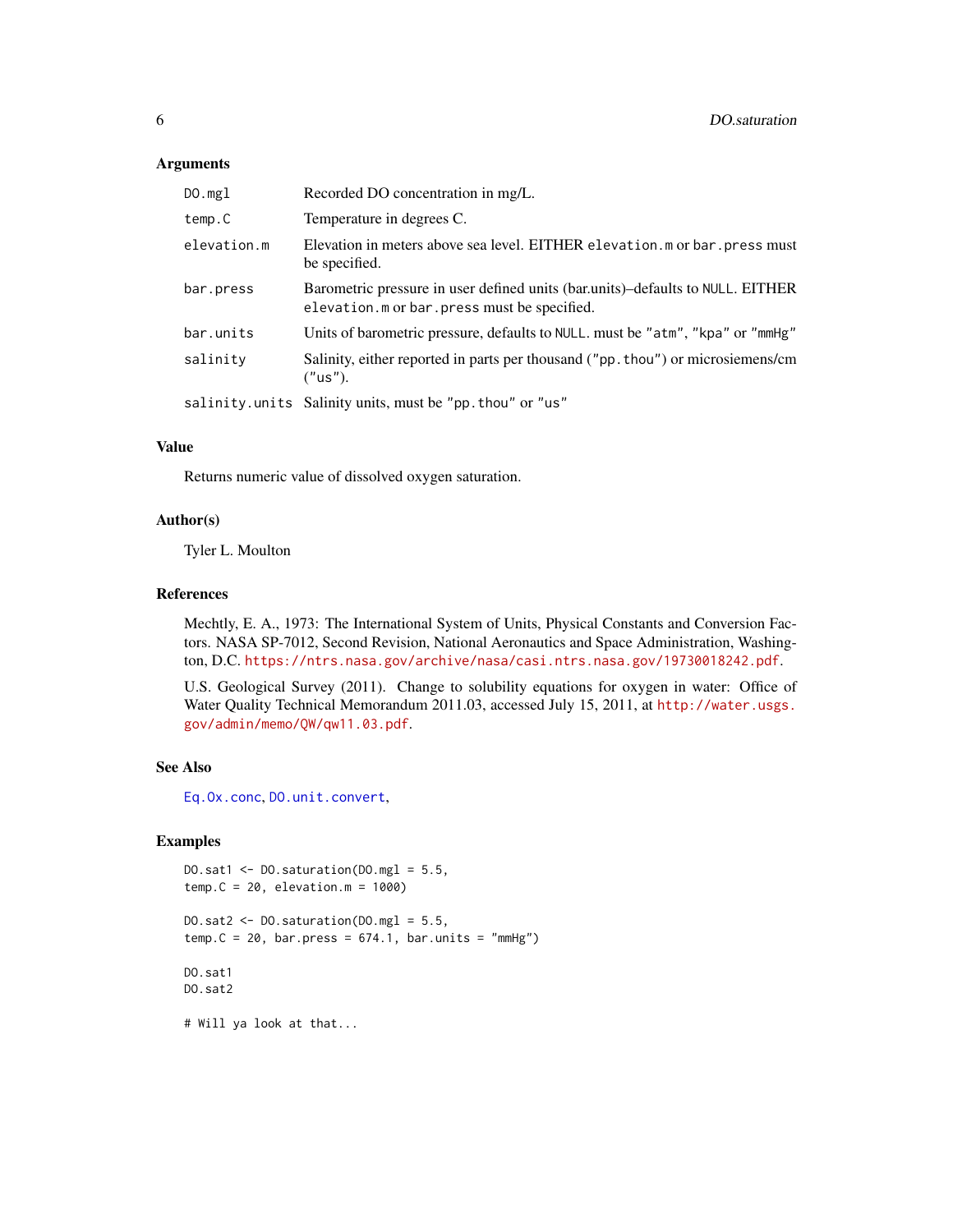<span id="page-6-1"></span><span id="page-6-0"></span>

#### Description

Converts between different different units of DO concentration. Takes into account ambient temperature, pressure and salinity.

# Usage

```
DO.unit.convert(x, DO.units.in, DO.units.out, bar.units.in,
bar.press, temp.C, bar.units.out = "mmHg",
salinity = 0, salinity.units = "pp.thou")
```
# Arguments

| $\times$      | Value or object of class numeric to be converted.                                                                                                                                                                     |
|---------------|-----------------------------------------------------------------------------------------------------------------------------------------------------------------------------------------------------------------------|
| DO.units.in   | Units of dissolved oxygen concentration measured, i.e. to be converted from.<br>Must be "mg/L", "PP" (partial pressure), or "pct" (percent). If "PP", the units<br>of partial pressure must be equal to bar.units.in. |
| DO.units.out  | Units of dissolved oxygen concentration desired, <i>i.e.</i> to be converted to. Must<br>be " $mg/L$ ", "PP", or "pct".                                                                                               |
| bar.units.in  | Units of barometric pressure of user specified barometric pressure measurement.<br>Must take value of "atm", "kpa", or "mmHg".                                                                                        |
| bar.press     | Ambient barometric pressure measurement                                                                                                                                                                               |
| temp.C        | Water temperature measured in degrees C                                                                                                                                                                               |
| bar.units.out | Used in internal calculation, only visible if output DO.units.out = "PP". Must<br>take value of "atm", "kpa", or "mmHg".                                                                                              |
| salinity      | Salinity, either reported in parts per thousand ("pp. thou") or microsiemens/cm<br>("us")                                                                                                                             |
|               | salinity.units Salinity units, must be "pp. thou" or "us"                                                                                                                                                             |

# Value

Numeric object representing dissolved oxygen concentration in the units specified by DO.units.out.

# Note

Use this function on entire data columns to convert them to desired units before analysing with functions like MR.loops and get.pcrit.

# Author(s)

Tyler L. Moulton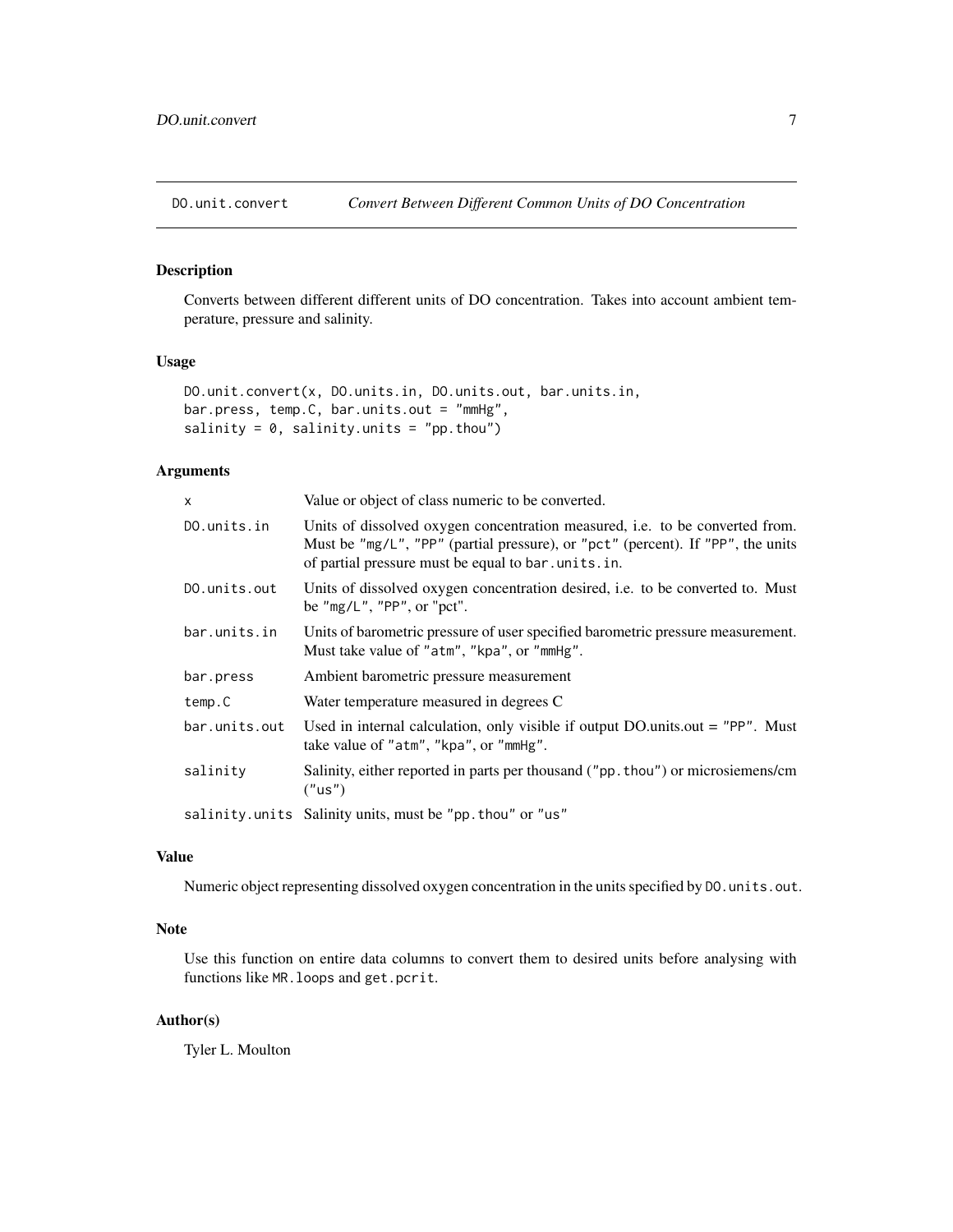#### <span id="page-7-0"></span>References

Mechtly, E. A., 1973: The International System of Units, Physical Constants and Conversion Factors. NASA SP-7012, Second Revision, National Aeronautics and Space Administration, Washington, D.C. <https://ntrs.nasa.gov/archive/nasa/casi.ntrs.nasa.gov/19730018242.pdf>.

U.S. Geological Survey (2011). Change to solubility equations for oxygen in water: Office of Water Quality Technical Memorandum 2011.03, accessed July 15, 2011, at [http://water.usgs.](http://water.usgs.gov/admin/memo/QW/qw11.03.pdf) [gov/admin/memo/QW/qw11.03.pdf](http://water.usgs.gov/admin/memo/QW/qw11.03.pdf).

#### See Also

[plot](#page-0-0), [plotRaw](#page-18-1), [cbind](#page-0-0), [Eq.Ox.conc](#page-8-1), [DO.saturation](#page-4-1),

```
## on a single value ##
DO.pct <- DO.unit.convert(x= 125.6863, DO.units.in = "PP",
                DO.units.out = "pct",
                bar.units.in = "mmHg", bar.press = 750, temp.C =15)
## Apply to a column in a 'data.frame' class object ##
## load data ##
data(fishMR)
## create time variable in POSIXct format ##
fishMR$std.time <- as.POSIXct(fishMR$Date.time,
                   format = "%d/%m/%Y %I:%M:%S %p")
head(fishMR)
#note that DO data are in mg/L (DO.mgL) and
#that there is an instantaneous temperature column
#(temp.C) and a pressure column (Bar.Pressure.hpa)
DO.pct.col.a <- DO.unit.convert(fishMR$DO.mgL, DO.units.in = "mg/L",
                DO.units.out = "pct",
                bar.units.in = "kpa", bar.press = 101.3,
                temp.C = fishMR$temp.C,
                bar.units.out = "kpa")
DO.pct.col.b<- DO.unit.convert(fishMR$DO.mgL, DO.units.in = "mg/L",
                DO.units.out = "pct",
                bar.units.in = "kpa", bar.press = 101.3,
                temp.C = fishMR$temp.C)
head(DO.pct.col.a)
head(DO.pct.col.b)
# Now with df #
fishMR2 <- as.data.frame(cbind(fishMR, DO.pct.col.a))
```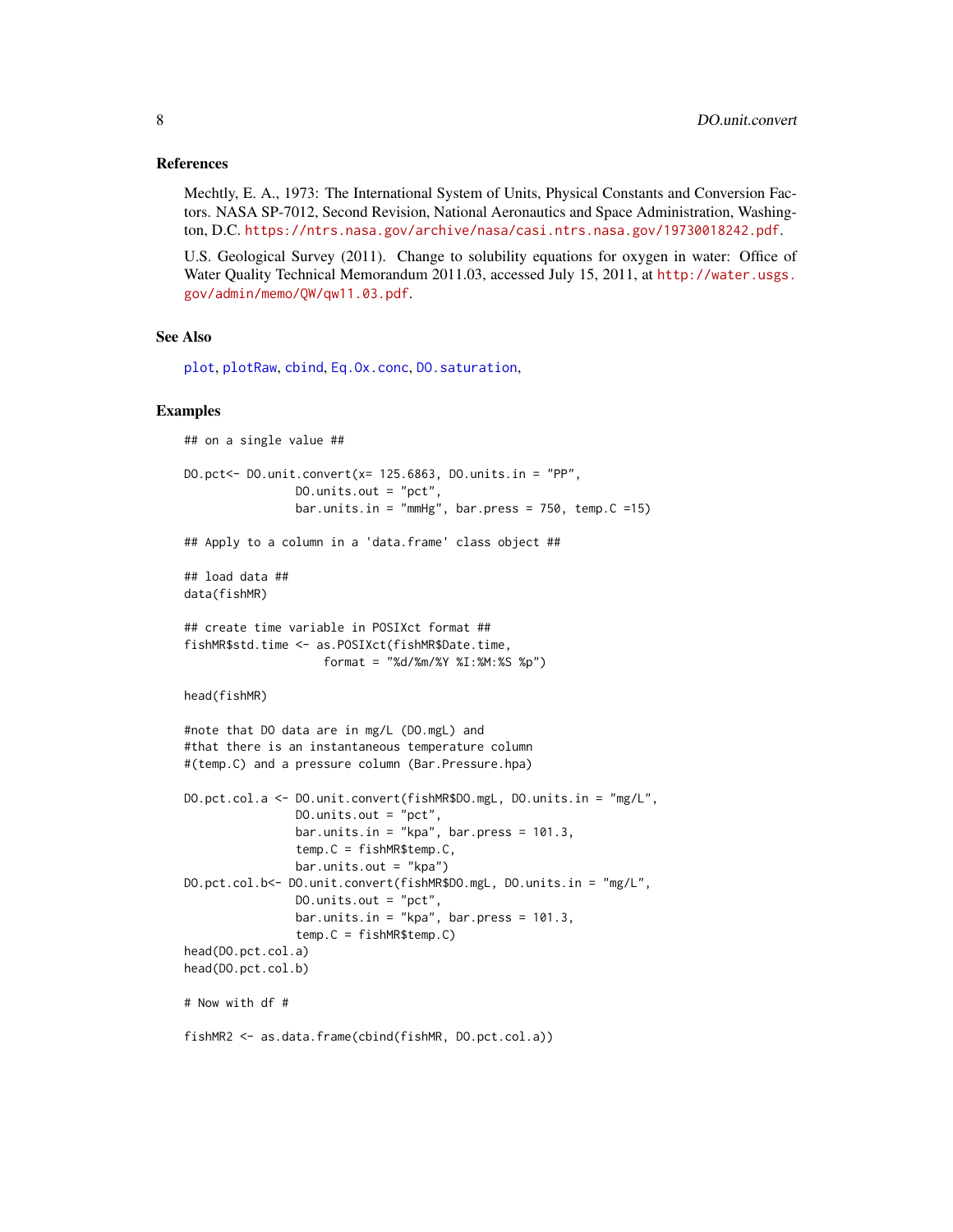# <span id="page-8-0"></span>Eq.Ox.conc 9

```
par(mfrow = c(1,2))plotRaw(data = fishMR, DO.var.name = "DO.mgL",
         start.time = "2015-07-03 06:15:00",
         end.time = "2015-07-03 08:05:00",
         main = "DO (mg/L) vs time",xlab = "time",
         ylab = "DO (mg/L)")plotRaw(data = fishMR2, DO.var.name = "DO.pct.col.a",
         start.time = "2015-07-03 06:15:00",
         end.time = "2015-07-03 08:05:00",
         main = "DO (percent saturation) vs time",
         xlab = "time",ylab = "DO (percent saturation)")
```
<span id="page-8-1"></span>Eq.Ox.conc *Equilibrium Concentration of Dissolved Oxygen in Water*

# Description

Determines equilibrium dissolved oxygen concentration in water based on pressure and temperature. An estimate for barometric pressure can be generated by supplying the temperature and elevation (calculation by Barom.Press())

# Usage

Eq.Ox.conc(temp.C, elevation.m = NULL, bar.press = NULL, bar.units = "mmHg", out.DO.meas = "mg/L", salinity =  $0$ , salinity.units = "pp.thou")

| temp.C      | Water temperature in degrees C                                                                         |
|-------------|--------------------------------------------------------------------------------------------------------|
| elevation.m | Elevation in meters. Default $=$ NULL. Must be NULL if bar. press takes a value.                       |
| bar.press   | Barometric pressure. Default = NULL. Must be NULL if elevation. m takes a<br>value.                    |
| bar.units   | Units of barometric pressure for value supplied in bar.press. Must be NULL,<br>"atm", "kpa", or"mmHg". |
| out.DO.meas | Units of dissolved oxygen concentration                                                                |
| salinity    | Salinity, either reported in parts per thousand ("pp. thou") or microsiemens/cm<br>("us")              |
|             | salinity.units Salinity units, must be "pp.thou" or "us".                                              |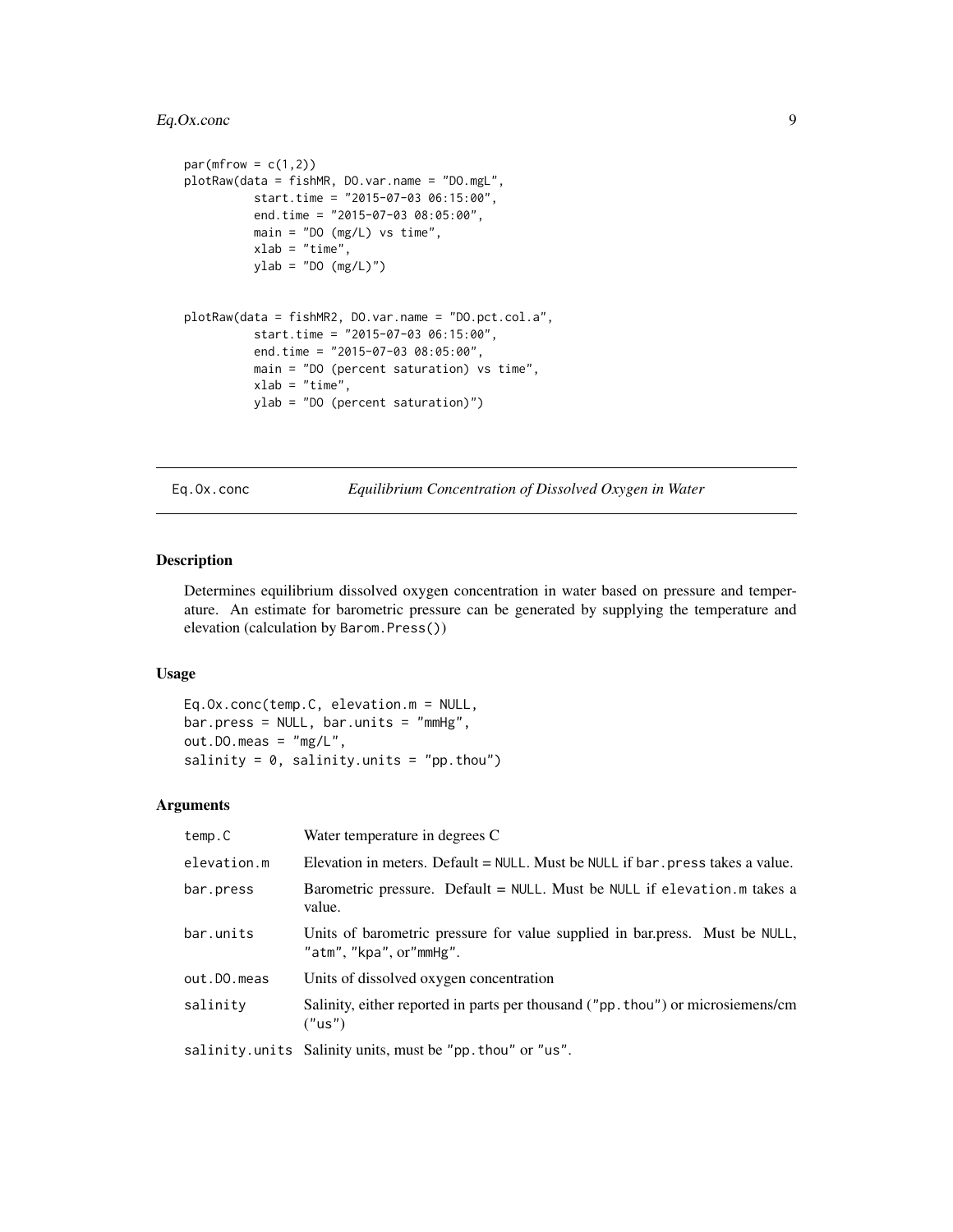#### <span id="page-9-0"></span>Value

Returns object of class numberic of full equilibrium dissolved oxygen concentration.

#### Author(s)

Tyler L. Moulton

#### References

Benson, B.B., and Daniel Krause, Jr (1980). The concentration and isotopic fractionation of gases dissolved in freshwater in equilibrium with the atmosphere. 1. Oxygen: Limnology and Oceanography, vol. 25, no. 4, p. 662-671. [doi: 10.4319/lo.1980.25.4.0662.](http://doi.org/10.4319/lo.1980.25.4.0662)

Gnaiger, Erich, and Hellmuth Forstner, eds. Polarographic oxygen sensors: Aquatic and physiological applications. Springer Science & Business Media, 2012. [doi: 10.1007/978-3-642-81863-9.](http://doi.org/10.1007/978-3-642-81863-9)

Mechtly, E. A., 1973: The International System of Units, Physical Constants and Conversion Factors. NASA SP-7012, Second Revision, National Aeronautics and Space Administration, Washington, D.C. <https://ntrs.nasa.gov/archive/nasa/casi.ntrs.nasa.gov/19730018242.pdf>.

U.S. Geological Survey (2011). Change to solubility equations for oxygen in water: Office of Water Quality Technical Memorandum 2011.03, accessed July 15, 2011, at [http://water.usgs.](http://water.usgs.gov/admin/memo/QW/qw11.03.pdf) [gov/admin/memo/QW/qw11.03.pdf](http://water.usgs.gov/admin/memo/QW/qw11.03.pdf).

#### See Also

[DO.saturation](#page-4-1) [DO.unit.convert](#page-6-1) [Barom.Press](#page-3-1)

#### Examples

```
eq02.1 \leq Eq.Ox.conc(temp.C = 20, elevation.m = 1000, bar.units = NULL)
eq02.2 < -Eq.0x.conc(temp.C = 20,bar.press = 674.1, bar.units = "mmHg")eqO2.1
eqO2.2
```
fishMR *Gnathonemus Respirometry Trial Data*

#### Description

This is a dataset acquired duirng a respirometry trial on a mormyrid of the species Gnathonemus victoriae. It went great. There are several "loops" (open/close the respirometer) to establish routine metabolic rate, as well as an extended "closed" period to capture the "P.crit", the point at which the linear relationship between metabolic rate and ambient dissolved oxygen changed.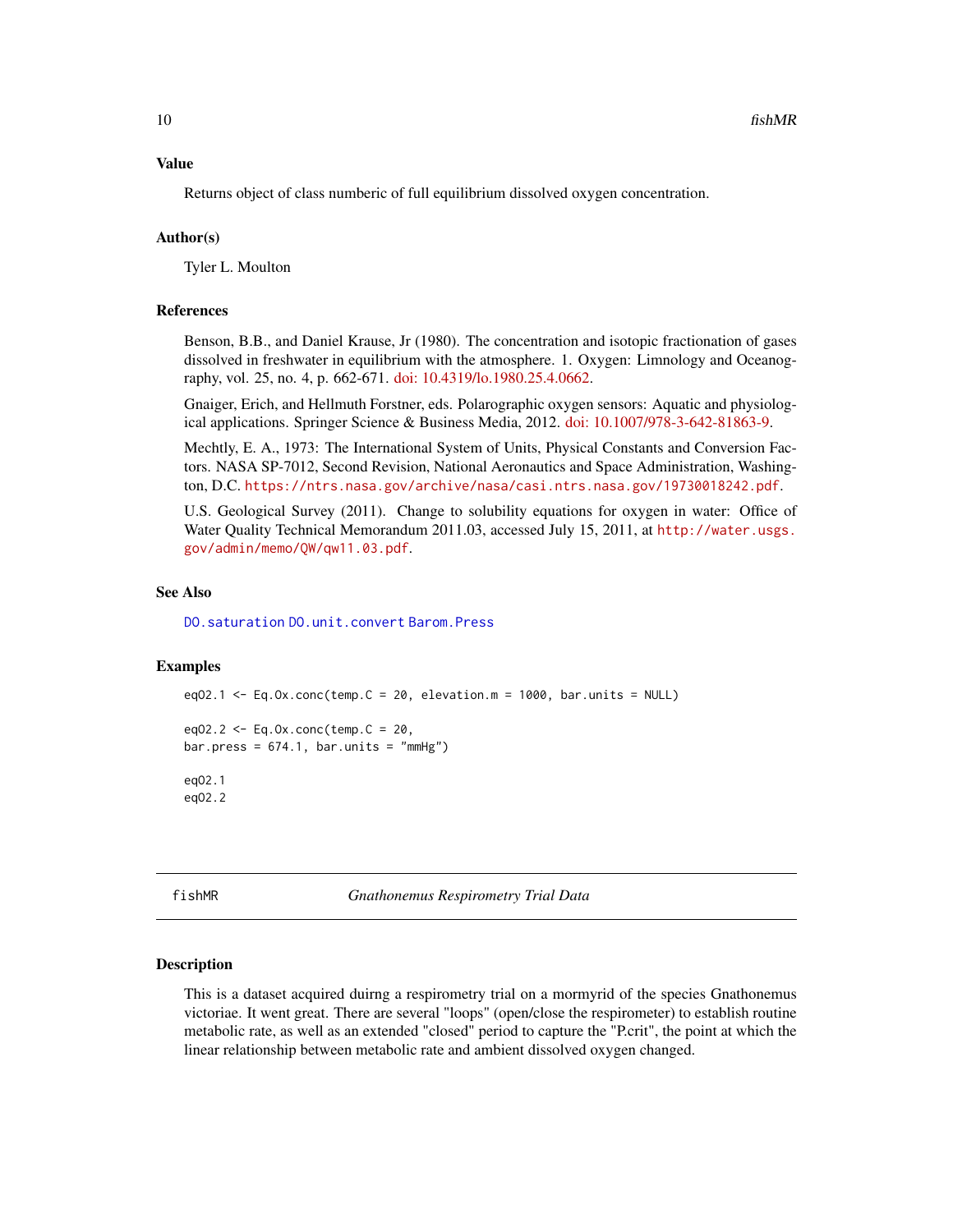#### <span id="page-10-0"></span>get.pcrit 11

#### Usage

data(fishMR)

#### Format

A data frame with 64239 observations on the following 7 variables.

Date.time a character vector times a numeric vector Bar.Pressure.hpa a numeric vector Phase a numeric vector temp.C a numeric vector DO.mgL a numeric vector

#### References

Moulton Tyler L., Chapman Lauren J., Krahe Rudiger. Manuscript in Prep.

#### Examples

data(fishMR) str(fishMR) head(fishMR)

<span id="page-10-1"></span>get.pcrit *Calculate Critical Tension for Rate Processes*

#### Description

Determines the critical point of a rate process based on the broken stick model featured in Yeager and Ultsch (1989). The two regressions are selected based on the break point which minimizes the total residual sum of squares. The rate process that this package is designed for is metabolic rate (MR.var.name), and it is regressed on ambient dissolved oxygen concentration (DO.var.name). However, the same function can be used for other processes.

If metabolic rate has not already been calculated and the user wishes to calculate metabolic rates directly from oxygen concentration measurements, let MR.var.name= NULL. Then indicate the name of the time variable AND the time interval (i.e. the width of the time window over which you will estimate instantaneous metabolic rates).

# Usage

```
get.pcrit(data, DO.var.name, MR.var.name = NULL, Pcrit.below,
             time.interval, time.var = NULL,
             start.time, stop.time, time.units = "sec",
            Pcrit.type = "both", syst.vol = NULL,
             col.vec = c("black", "gray60", "red", "blue"), ...
```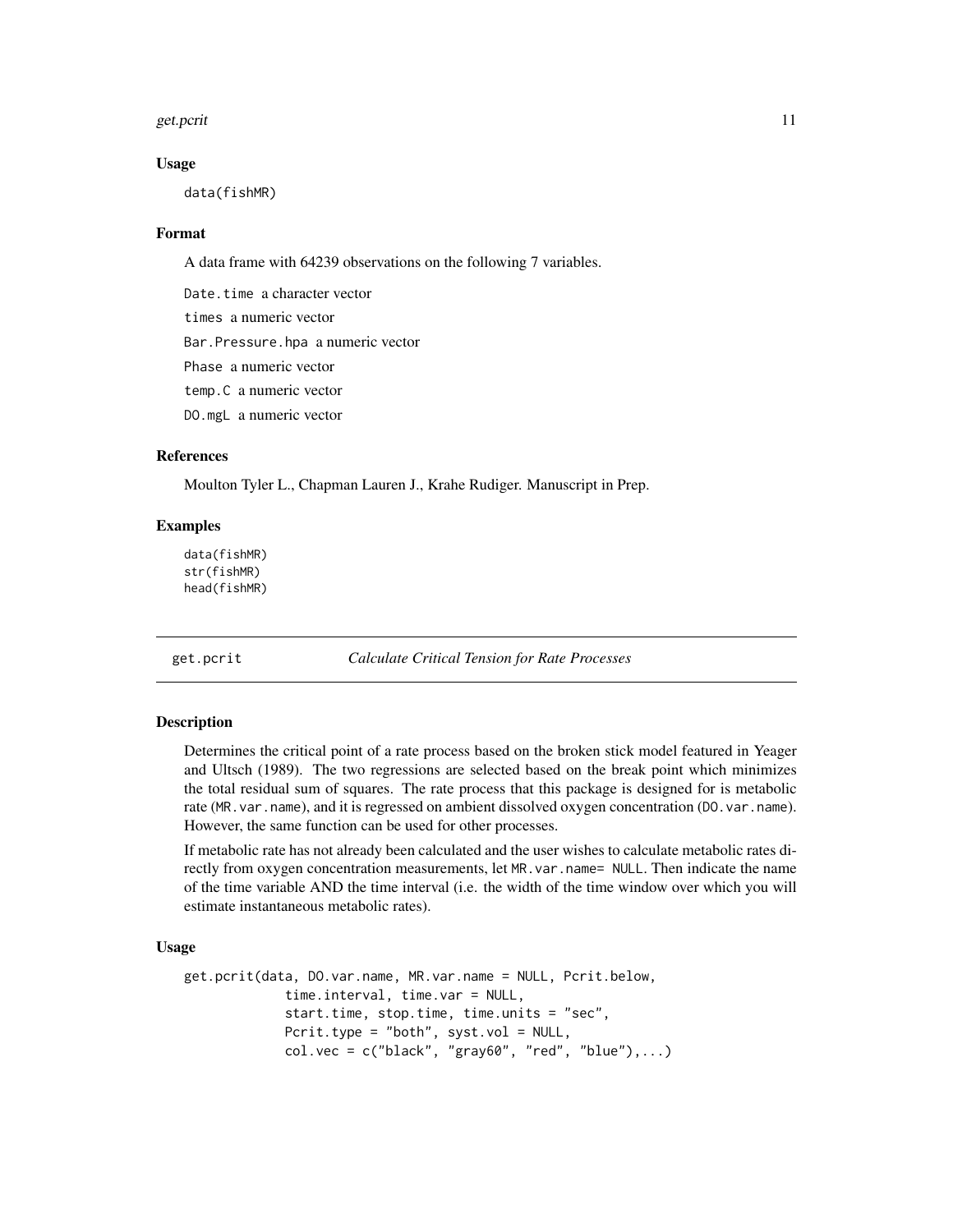| data          | Data to be used.                                                                                                                                                                                                                                                                                                                                                                                                      |
|---------------|-----------------------------------------------------------------------------------------------------------------------------------------------------------------------------------------------------------------------------------------------------------------------------------------------------------------------------------------------------------------------------------------------------------------------|
| DO.var.name   | Variable name of oxygen concentration variable, formatted as character string.<br>To be used for determination of critical point. If using pre-calculated instanta-<br>neous metabolic rates (MR) to conduct Pcrit, this should be specified by MR. var. name.<br>If using raw oxygen values with time stamps to compute instantaneous MR<br>within the function, get. pcrit requires time. interval to be specified. |
| MR.var.name   | Metabolic rate variable name, formatted as character. Default = NULL. If this<br>argument takes a value, Pcrit will be calculated by regressing MR. var. name on<br>DO. var. name. time. var and time.interval should, in this case, take no value. If<br>MR. var. name is left asNULL, then instantaneous metabolic rates (MR) at speci-<br>fied time intervals (see time.interval) from DO.var.name and time.var.   |
| Pcrit.below   | DO concentration below which you are confident that Pcrit occurs. Accelerates<br>process by reducing the number of iterations required to find Pcrit. Data points<br>featuring DO conc > Pcrit.below are still used to calculate regressions for<br>model.                                                                                                                                                            |
| time.interval | If MR. var. name = NULL, specify interval in seconds over which to calculate<br>instantaneous MR.                                                                                                                                                                                                                                                                                                                     |
| time.var      | Column name for indexing (time) variable used to calculate instantaneous Metabolic<br>Rate (MR) from oxygen concentration data (specified by DO. var. name). Must<br>be a character string.                                                                                                                                                                                                                           |
| start.time    | Beginning of time interval over which to evaluate data for Pcrit. Required if<br>MR. var. name = NULL. Must be character string in the default POSIXct format<br>(matches format of time.var).                                                                                                                                                                                                                        |
| stop.time     | End of time interval over which to evaluate data for Pcrit. Required if MR. var. name = NULL.<br>Must be character string in the default POSIXct format (matches format of<br>time.var).                                                                                                                                                                                                                              |
| time.units    | Units of time in MR calculation. Defaults to "sec", must be "sec", "min", or<br>"hr". Required if $MR \cdot var \cdot name = NULL$ .                                                                                                                                                                                                                                                                                  |
| Pcrit.type    | Either "1m" to draw a vertical line at the Pcrit as determined by the intersection<br>point of the best fit lines (Yeager and Ultsch 1989) or "midpoint" as determined<br>by the midpoint between the two points on either side of the Pcrit (Yeager and<br>Ultsch 1989). "both" will plot both as vertical lines on the plot. NULL will<br>plot neither. Both values are returned in the output.                     |
| syst.vol      | Enter the system volume in Liters. If syst. vol takes a value, then an additional<br>column, MR. vol. adj will be added to \$DATA. The values in this colum will<br>reflect mg of oxygen consumed. Otherwise, the returned MR variable (and in<br>data) on the y axis of the plot will represent DO. var. name units/time.                                                                                            |
| $\cdots$      | Arguments passed on to internal functions.                                                                                                                                                                                                                                                                                                                                                                            |
| col.vec       | Specifies colors on plot in the following order: 1) scatterplot points representing<br>instantaneous MR, 2) regression lines color, 3) vertical line representing Pcrit<br>using the intersect method (Pcrit.type = $"lm"$ ), 4)vertical line representing<br>Pcrit using the midpoint method ( $Pcrit. type = "midpoint").$                                                                                          |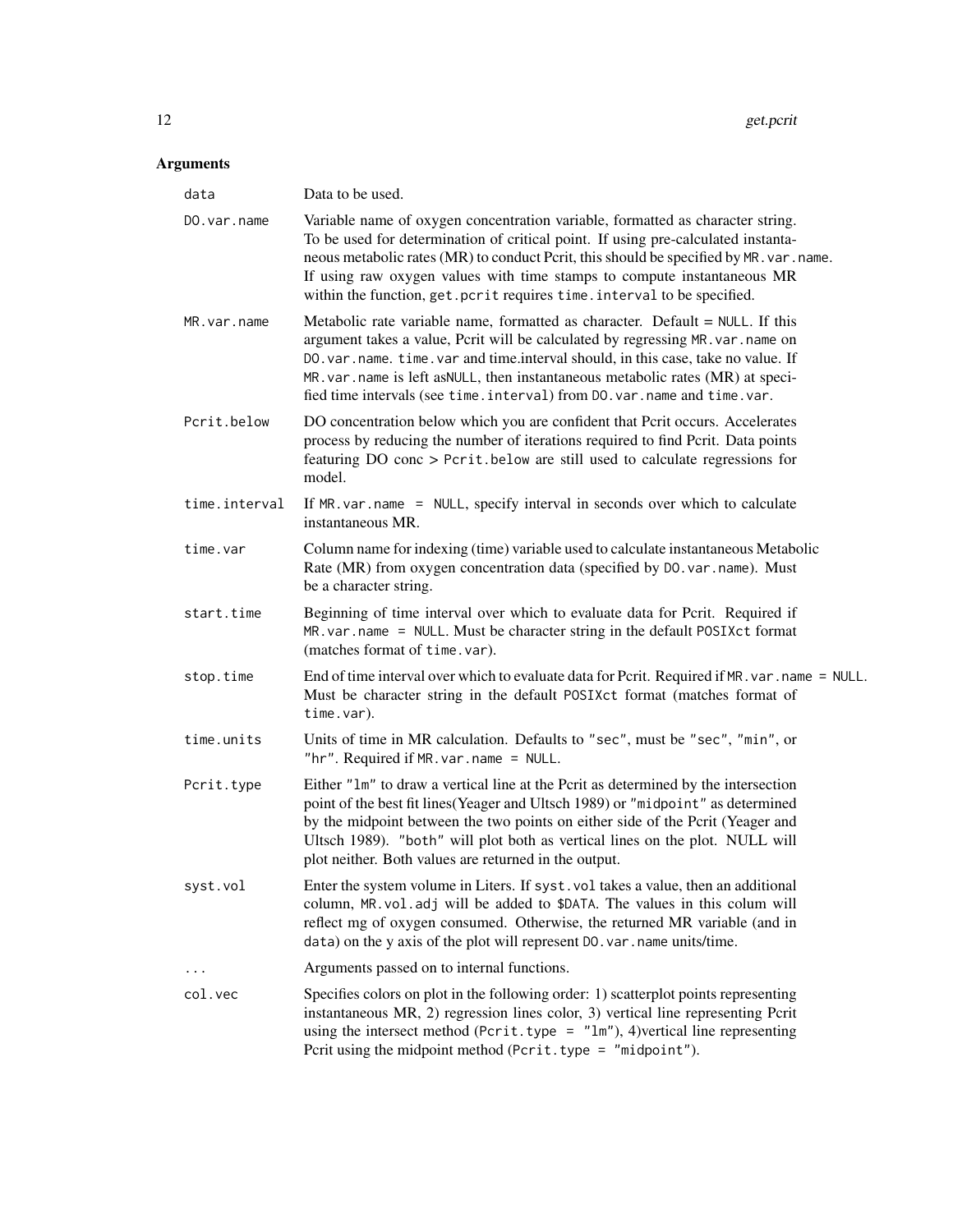#### <span id="page-12-0"></span>get.pcrit 13

#### Details

This calculates the critical oxygen tension for a change in metabolic rate. It is a simple broken stick model which evaluates the data at dissolved oxygen values recorded within the specified time frame. The data of MR and DO are ordered by decreasing DO value. Then, the function iteratively calculates the total residual sum of squares (using tot.rss) of two linear models, one spanning from Pcrit.below to Pcrit.below - i, the other with a range from the minimum DO value to Pcrit.below  $(i + 1)$ . The broken stick model resulting in the lowest total residual sum of squares is selected.

#### Value

A scatterplot of  $MR \sim DO$  is generated with the two regression lines (in gray). Also returns a list of 6. \$Pcrit.lm is the Pcrit given by the intersection of the two best fit lines (vertical red dashed line). \$Pcrit.mp is the Pcrit using the midpoint method (vertical blue dotted vertical line). \$P\$Adj.r2.above gives the adjusted R2 value of the relationship between MR~DO above the critical point, and likewise, \$Adj.r2.below gives the R2 below the critical point. The other two elements are lm class objects calculated from the regression slopes above and below the break point in the broken stick model (which is not necessarily the same point as where the regression lines intersect!).

#### Author(s)

Tyler L. Moulton

#### **References**

Yeager, D. P. and Ultsch, G. R. (1989). Physiological regulation and conformation: a BASIC program for the determination of critical points. Physiological Zoology, 888-907. [doi: 10.1086/phys](http://doi.org/10.1086/physzool.62.4.30157935)[zool.62.4.30157935.](http://doi.org/10.1086/physzool.62.4.30157935)

#### See Also

[tot.rss](#page-20-1), [strptime](#page-0-0), [as.POSIXct](#page-0-0),

```
## set data ##
data(fishMR)
## create time variable in POSIXct format ##
fishMR$std.time <- as.POSIXct(fishMR$Date.time,
                    format = "%d/%m/%Y %I:%M:%S %p")
Pcrit1 <-get.pcrit(data = fishMR, DO.var.name = "DO.mgL",
                    Pcrit.below = 2,
                    time.var = "std.time",
                    time.interval = 120,
                    start.time = "2015-07-03 06:15:00",
                    stop.time = "2015-07-03 08:05:00")
## MR units in mgO2 / sec
```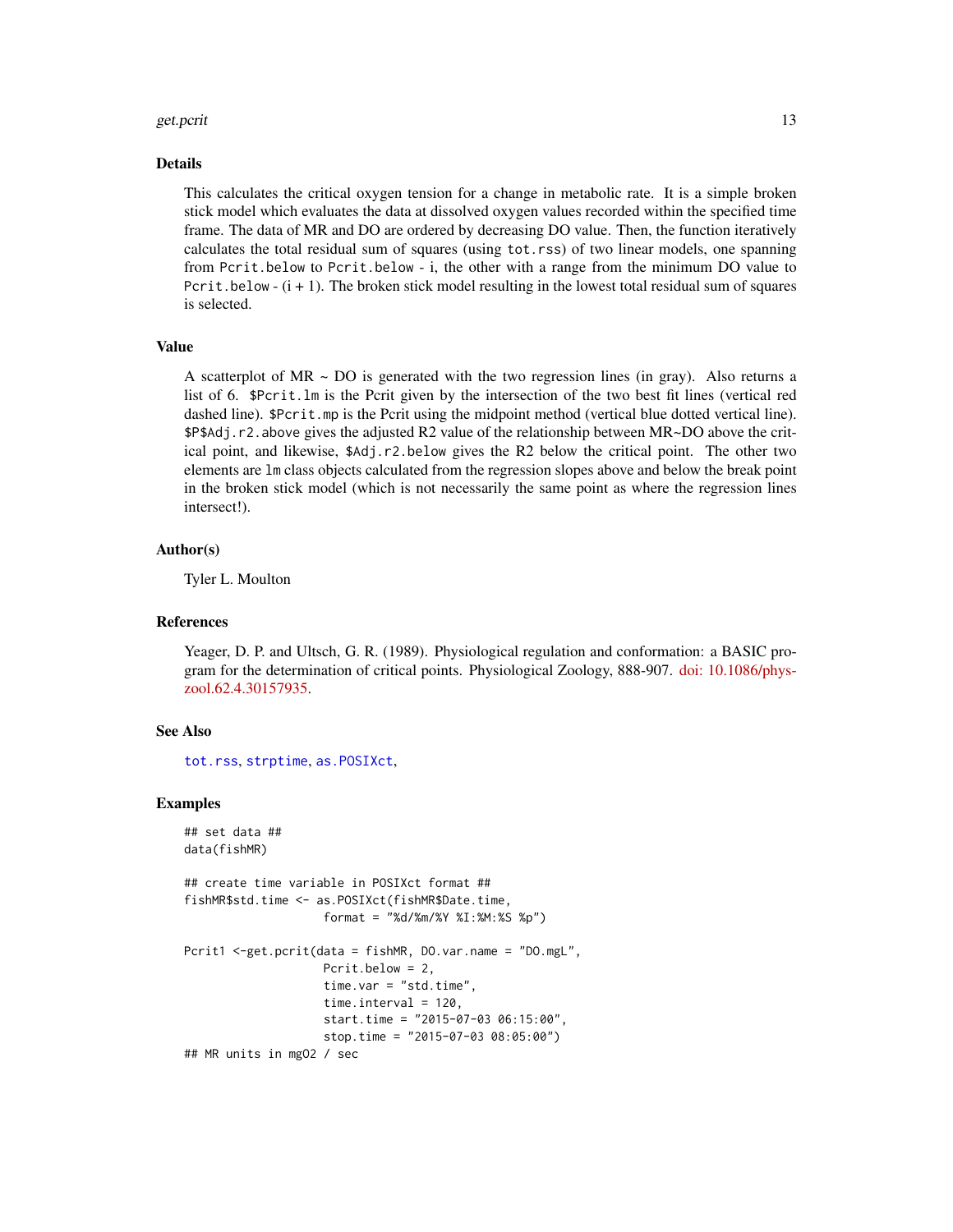```
## Change time interval ##
Pcrit2 <-get.pcrit(data = fishMR, DO.var.name = "DO.mgL",
                    Pcrit.below = 2,
                    time.var = "std.time",
                    time.interval = 60,
                    start.time = "2015-07-03 06:15:00",
                    stop.time = "2015-07-03 08:05:00",
                    time.units = "min")
## MR units in mgO2 / min
Pcrit3 <-get.pcrit(data = fishMR, DO.var.name = "DO.mgL",
                    Pcrit.below = 2,
                    time.var = "std.time",
                    time.interval = 60,
                    start.time = "2015-07-03 06:15:00",
                    stop.time = "2015-07-03 08:05:00",
                    time.units = "hr",
                    ylab = "Met Rate (mg 02 L-1 hr-1)")## MR units in mgO2 / hr
## syst vol specified at 0.75 L ##
Pcrit3a <-get.pcrit(data = fishMR, DO.var.name = "DO.mgL",
                    Pcrit.below = 2,
                    time.var = "std.time",
                    time.interval = 60,
                    start.time = "2015-07-03 06:15:00",
                    stop.time = "2015-07-03 08:05:00",
                    time.units = "hr",
                    syst.vol = 0.75,
                    ylab = "Met Rate (mg 02 / hr)")## MR units in mgO2 / hr
## No vertical lines on plot
Pcrit4 <-get.pcrit(data = fishMR, DO.var.name = "DO.mgL",
                    Pcrit.below = 2,
                    time.var = "std.time",
                    time.interval = 60,
                    start.time = "2015-07-03 06:15:00",
                    stop.time = "2015-07-03 08:05:00",
                    time.units = "hr",
                    ylab = "Met Rate (mg O2 L-1 hr-1)",
                    Pcrit.type = "")
```
get.witrox.data *Load Data from 'AutoResp' Software Generated .txt Files*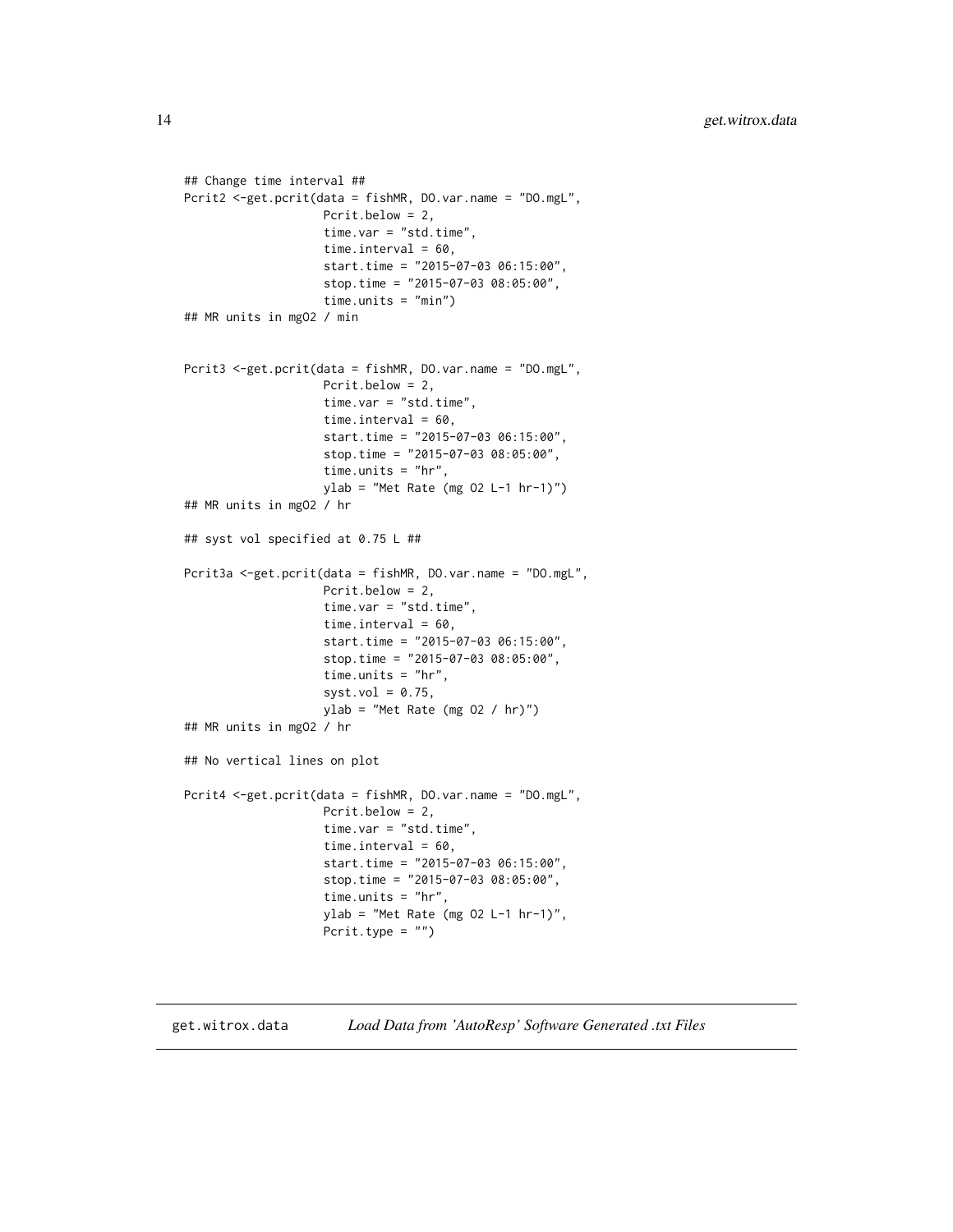# <span id="page-14-0"></span>get.witrox.data 15

# Description

Allows user to import data from Loligo (R) Systems' 'Autoresp' software-generated text files into a R data.frame (class data.frame)

# Usage

```
get.witrox.data(data.name, lines.skip, delimit = "tab",
choose.names = F, chosen.names = NULL,
format)
```
# Arguments

| data.name    | Full data file name as character string.                                                                                                                                                                                                                                                                               |
|--------------|------------------------------------------------------------------------------------------------------------------------------------------------------------------------------------------------------------------------------------------------------------------------------------------------------------------------|
| lines.skip   | The lines in the header to be skipped. If choose names $=$ FALSE, then skip all<br>lines up to the column names. If choose names =TRUE, skip all lines including<br>column names.                                                                                                                                      |
| delimit      | Choose the delimiter. Defaults to tab delimited. Can take values of "tab",<br>"space", or "comma". If importing from an excel file, save the file as a .csv file,<br>then use the delimiter argument "comma"                                                                                                           |
| choose.names | logical: if FALSE, then names are automatically derived from the names of the<br>text file. Sometimes, this can be a problem if there are tabs or commas included<br>in odd places in the column name line of the text file. If TRUE, user must specify<br>a vector of column names-see lines. skip and chosen. names. |
| chosen.names | If choose names = TRUE, chosen names must be a vector of character strings<br>for use as column. names.                                                                                                                                                                                                                |
| format       | This is the format that the date-time column is formatted in by auto resp-This<br>must be the FIRST COLUMN. The default format is "%d/%m/%Y %I: %M: %S %p".<br>Another common format is "%d/%m/%Y/%I:%M:%S %p". See strptime for more<br>directions on formatting the date and time.                                   |

# Value

Returns an object of class data.frame, with std.time as the last column, which is in the default standard POSIXct date-time format.

#### Author(s)

Tyler L. Moulton

#### See Also

[strptime](#page-0-0), [as.POSIXct](#page-0-0),

- # Requires a text file. Download fish\_MR.txt from github repository and
- # accompanying readme file at:
- # https://github.com/tyler-l-moulton/rMR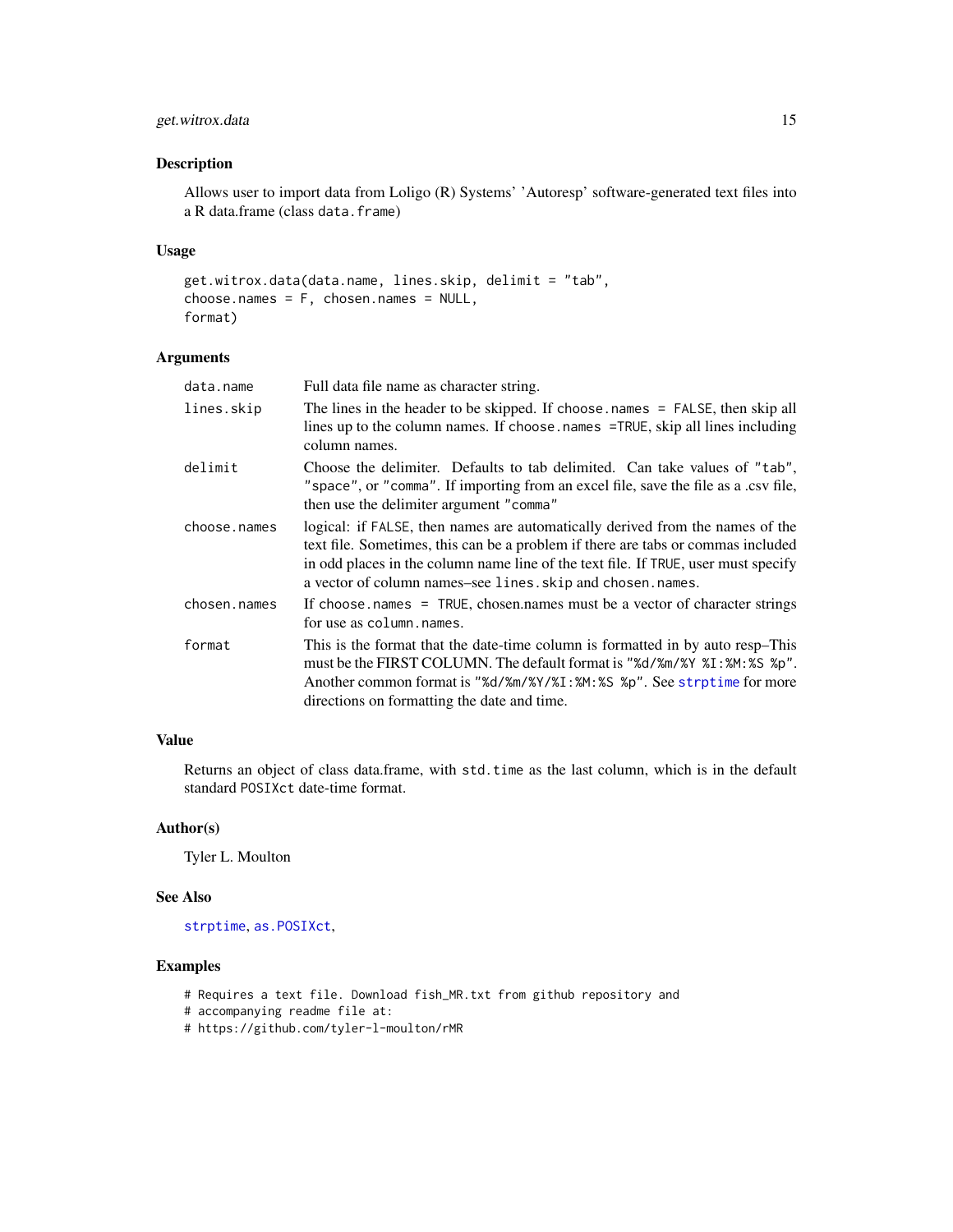<span id="page-15-1"></span><span id="page-15-0"></span>

# Description

This function calculates the metabolic rates from multiple closed respirometry loops simultaneously. Requires lots of user input, but is easy to manipulate. Returns list of metabolic rates, as well as the average metabolic rate and the standard deviation of the sample of metabolic rates, as well as biglm objects for each section of data used to calculate MRs.

# Usage

```
MR.loops(data, DO.var.name, time.var.name = "std.time",
             in.DO.meas = mg/L", out.DO.meas = "mg/L",
             start.idx, stop.idx, syst.vol = 1,
             background.consumption = 0,
             background.indices = NULL,
             temp.C, elevation.m = NULL,
             bar.press = NULL, bar.units = "atm",
             PP.units, time.units = "sec",
             col.vec = c("black", "red"), ...
```

| data                   | Must include a time variable in standard POSIXct format. eg "2016-09-25 15:30:00 EST".                                                                                                                                                                                        |
|------------------------|-------------------------------------------------------------------------------------------------------------------------------------------------------------------------------------------------------------------------------------------------------------------------------|
| DO.var.name            | Column name of DO variable, must be entered as character string.                                                                                                                                                                                                              |
| time.var.name          | Column name of time variable (which is in POSIXct format) as character. de-<br>faults to "std.time" as generated from get.witrox.data().                                                                                                                                      |
| in.DO.meas             | Units of DO measurement entered in the DO variable column: must be one<br>of "mg/L" for miligrams/liter, "PP" for partial pressure, "pct" for saturation<br>percent.                                                                                                          |
| out.DO.meas            | Units of DO measurement returned for metabolic rate: must be one of "mg/L"<br>for miligrams/liter, "PP" for partial pressure (units determined by bar.units),<br>"pct" for saturation percent.                                                                                |
| start.idx              | Character class value or vector matching POSIXct object coding for date time.<br>Each element of the vector represents the start time of a new loop for calculation<br>of metabolic rates.                                                                                    |
| stop.idx               | Character class value or vector matching POSIXct object coding for date time.<br>Each element of the vector represents the stop time of a new loop for calculation<br>of metabolic rates.                                                                                     |
| syst.vol               | System volume in Liters (defaults to 1 L).                                                                                                                                                                                                                                    |
| background.consumption |                                                                                                                                                                                                                                                                               |
|                        | Default = 0. If using a one point calibration for background, simply set background. consumption<br>equal to the value of the calculated respiration rate. If using a multi-point cali-<br>bration, enter a vector of background respiration rates, and enter a corresponding |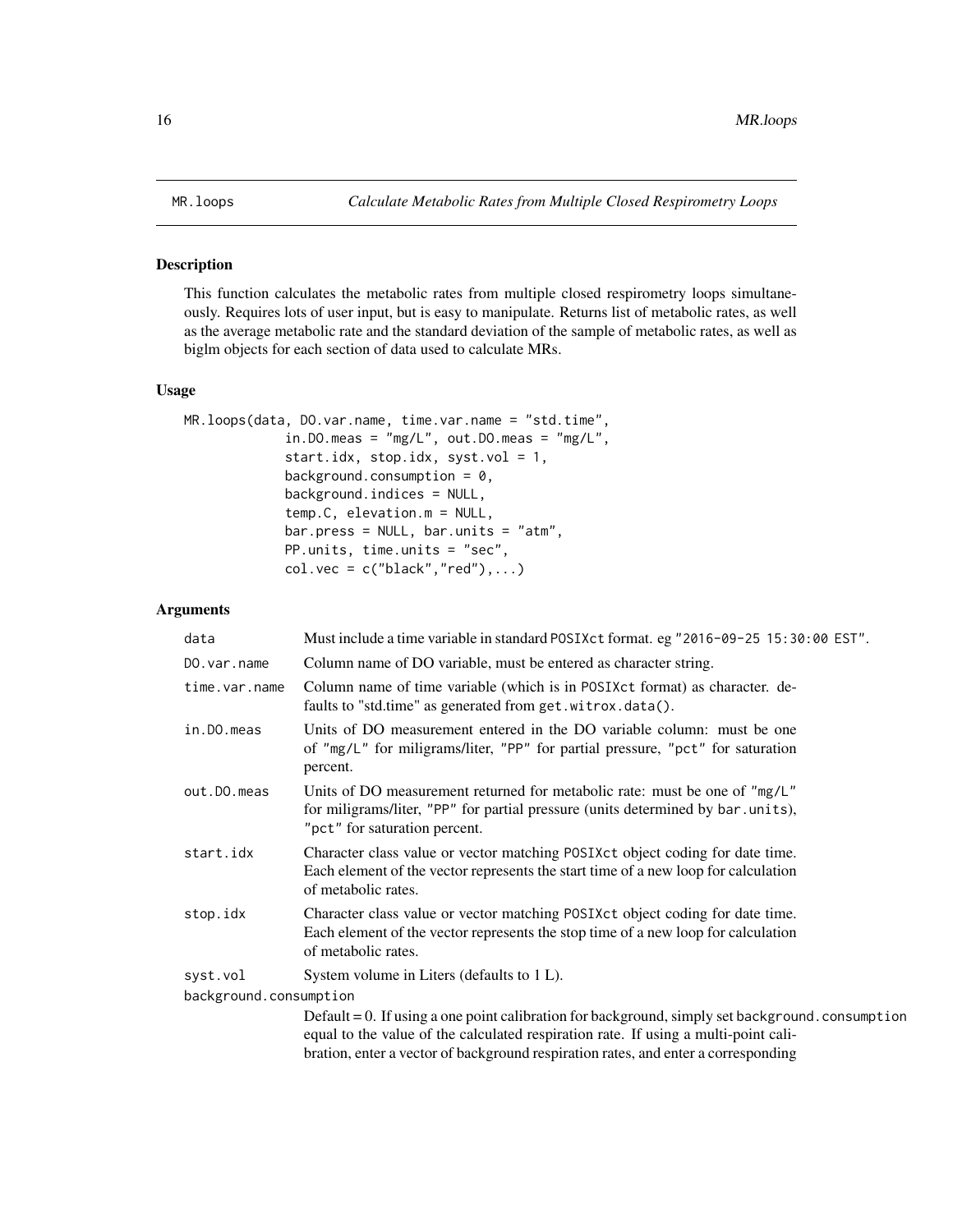<span id="page-16-0"></span>

|                    | vector for background. indices. CAUTION: The slope must be entered in raw<br>units (i.e. those specified in the input data.frame in the data argument). For<br>example, if the DO. var. name column is recorded in "mg/L", and the POSIXct<br>format goes to the resolution of seconds, background consumption units would<br>need to be entered in mgO2 / sec.                                                                                                                              |
|--------------------|----------------------------------------------------------------------------------------------------------------------------------------------------------------------------------------------------------------------------------------------------------------------------------------------------------------------------------------------------------------------------------------------------------------------------------------------------------------------------------------------|
| background.indices |                                                                                                                                                                                                                                                                                                                                                                                                                                                                                              |
|                    | If using a multi-point calibration to set the background respiration rate, en-<br>ter a vector of times for when the respiration rates were calculated. There<br>should be one time point per corresponding value in background.consumption.<br>The background respiration rate is continually factored into all calculations of<br>metabolic rate. The elements of the vector must entered as character strings<br>conforming to the POSIXctformat specified in the time. var. name column. |
| temp.C             | Water temperature in degrees C.                                                                                                                                                                                                                                                                                                                                                                                                                                                              |
| elevation.m        | Elevation in m. Only required if $bar. press = NULL$ .                                                                                                                                                                                                                                                                                                                                                                                                                                       |
| bar.press          | barometric pressure in units defined by bar.units argument. Only required if<br>$e$ levation. $m = NULL$ .                                                                                                                                                                                                                                                                                                                                                                                   |
| bar.units          | Units of barometric pressure used as input and in output if $DO$ . meas. out = "PP".<br>Acceptable arguments: "mmHg", "atm", "kpa".                                                                                                                                                                                                                                                                                                                                                          |
| PP.units           | Units of barometric pressure used for "PP".                                                                                                                                                                                                                                                                                                                                                                                                                                                  |
| time.units         | Denominator for metabolic rate, also displayed as units on X-axis. Acceptable<br>arguments: "hr", "min", "sec".                                                                                                                                                                                                                                                                                                                                                                              |
| col.vec            | Specifies colors on plot in the following order: 1) scatterplot points, 2) regres-<br>sion lines color.                                                                                                                                                                                                                                                                                                                                                                                      |
| .                  | Arguments passed on to internal functions                                                                                                                                                                                                                                                                                                                                                                                                                                                    |

# Value

Returns a list of 2. \$MR.summary is of class data.frame with 3 columns: \$MR (metabolic rate in user specified units, this is the same as the slope in each linear model), \$sd.slope (standard deviation of slopes calculation), \$r.square (adjusted r square value from each model). This second object is a list of biglm objects, each one representing a metabolic loop (see McDonnell and Chapman 2016).

#### Author(s)

Tyler L. Moulton

#### References

McDonnell, Laura H., and Lauren J. Chapman (2016). "Effects of thermal increase on aerobic capacity and swim performance in a tropical inland fish." Comparative Biochemistry and Physiology Part A: Molecular & Integrative Physiology 199: 62-70. [doi: 10.1016/j.cbpa.2016.05.018.](http://doi.org/10.1016/j.cbpa.2016.05.018)

Roche, Dominique G., et al. (2013). "Finding the best estimates of metabolic rates in a coral reef fish." Journal of Experimental Biology 216.11: 2103-2110. [doi: 10.1242/jeb.082925.](http://doi.org/10.1242/jeb.082925)

# See Also

[as.POSIXct](#page-0-0), [strptime](#page-0-0), [background.resp](#page-2-1), [Barom.Press](#page-3-1), [Eq.Ox.conc](#page-8-1), [biglm](#page-0-0),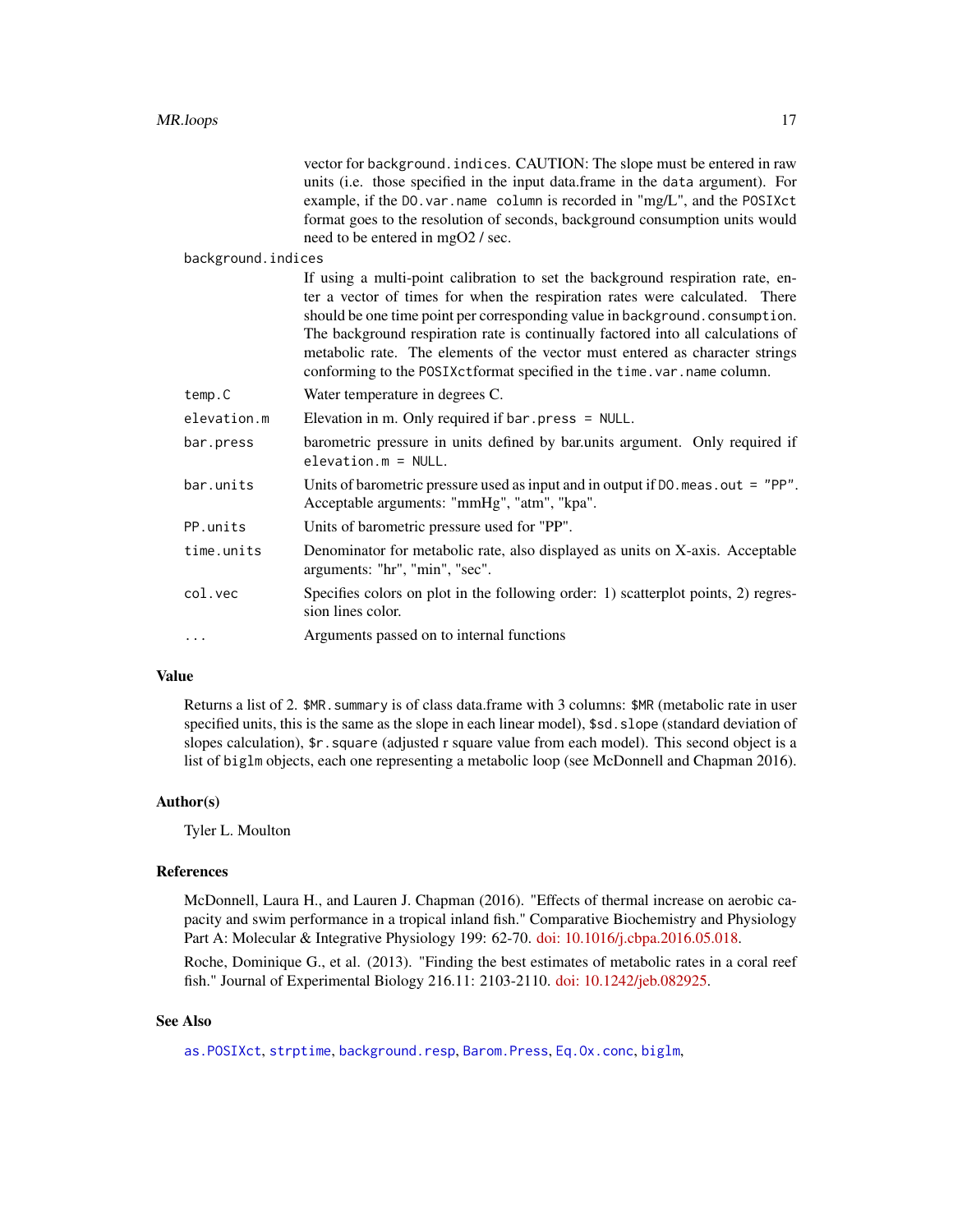```
## load data ##
data(fishMR)
## create time variable in POSIXct format ##
fishMR$std.time <- as.POSIXct(fishMR$Date.time,
                    format = "%d/%m/%Y %I:%M:%S %p")
## calc background resp rate
bgd.resp <-
    background.resp(fishMR, "DO.mgL",
                    start.time = "2015-07-02 16:05:00",
                    end.time = "2015-07-02 16:35:00",
                    ylab = "DO (mg/L)", xlab = "time (min)")bg.slope.a <- bgd.resp$mat[2]
starts <- c("2015-07-03 01:15:00", "2015-07-03 02:13:00",
            "2015-07-03 03:02:00", "2015-07-03 03:50:00",
            "2015-07-03 04:50:00")
stops <- c("2015-07-03 01:44:00", "2015-07-03 02:35:30",
           "2015-07-03 03:25:00", "2015-07-03 04:16:00",
           "2015-07-03 05:12:00")
metR <- MR.loops(data = fishMR, DO.var.name ="DO.mgL",
                 start.idx = starts, time.units = "hr",
                 stop.idx = stops, time.var.name = "std.time",
                 temp.C = "temp.C", elevation.m = 1180,
                 bar.press = NULL, in.DO.meas = "mg/L",
                 background.consumption = bg.slope.a,
                 ylim=c(6, 8))
metR$MR.summary
## now lets assume we ran a control loop for background rate
## before and after we ran the MR loops
## let:
bg.slope.b \le-bg.slope.a -0.0001metRa <- MR.loops(data = fishMR, DO.var.name ="DO.mgL",
                 start.idx = starts, time.units = "hr",
                 stop.idx = stops, time.var.name = "std.time",
                 temp.C = "temp.C", elevation.m = 1180,
                 bar.press = NULL, in.DO.meas = "mg/L",
                 background.consumption = c(bg.slope.a, bg.slope.b),
                 background.indices = c("2015-07-02 16:20:00",
                                        "2015-07-03 06:00:00"),
                 ylim=c(6, 8))
```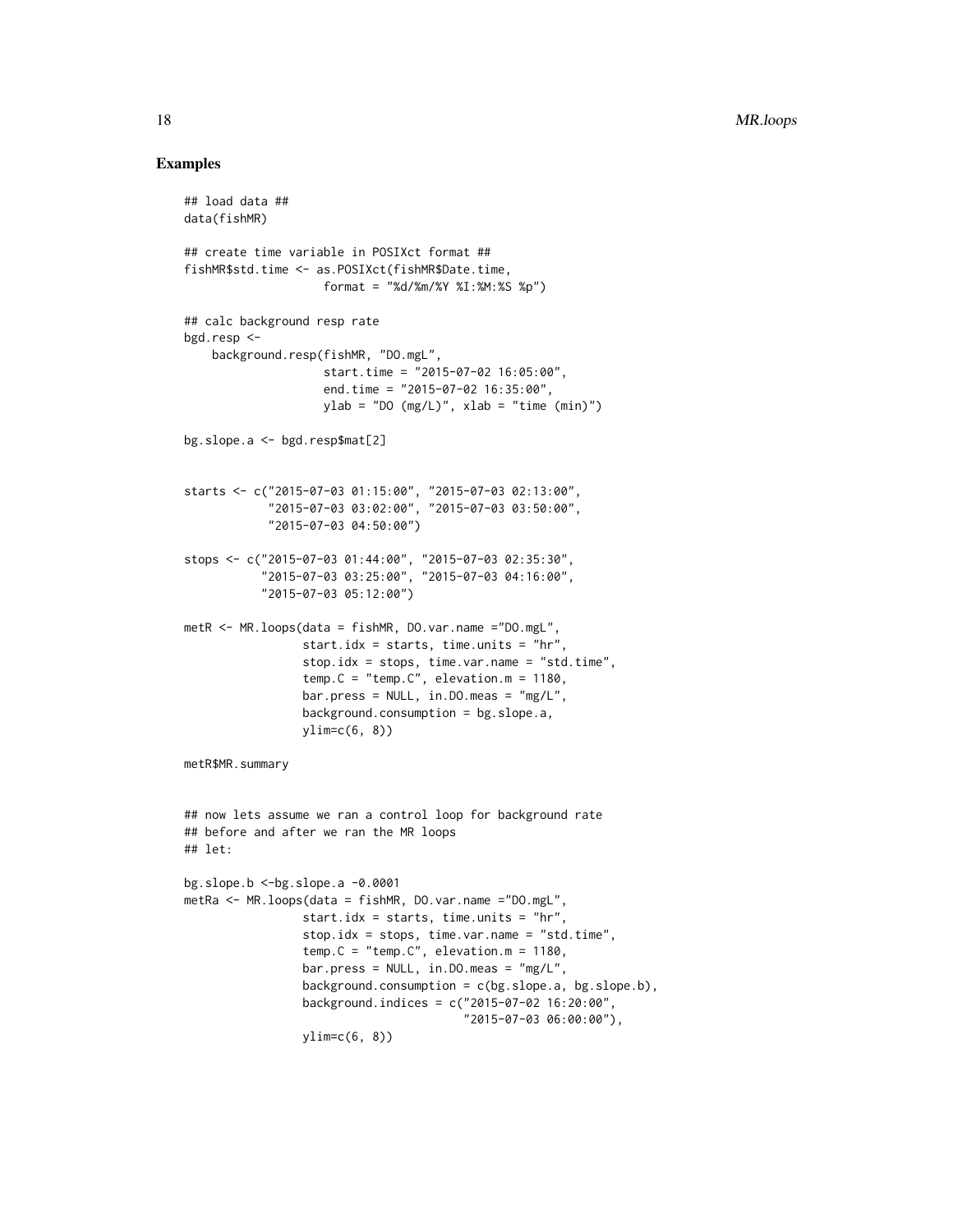#### <span id="page-18-0"></span>plotRaw the contract of the contract of the contract of the contract of the contract of the contract of the contract of the contract of the contract of the contract of the contract of the contract of the contract of the co

metRa\$MR.summary

```
# note that the calculated slopes
# diverge as time increases. This is
# because the background respiration
# rate is increasing.
metR$MR.summary-metRa$MR.summary
## This looks great, but you need to check your start and
## stop vectors, otherwise, you could end up with some
## atrocious loops, e.g.:
starts <- c("2015-07-03 01:15:00", "2015-07-03 02:13:00",
            "2015-07-03 03:02:00", "2015-07-03 03:50:00",
            "2015-07-03 04:50:00")
stops <- c("2015-07-03 01:50:00", "2015-07-03 02:35:30",
           "2015-07-03 03:25:00", "2015-07-03 04:16:00",
           "2015-07-03 05:12:00")
metRb <- MR.loops(data = fishMR, DO.var.name ="DO.mgL",
         start.idx = starts,
         stop.idx = stops, time.var.name = "std.time",
         temp.C = "temp.C", elevation.m = 1180,
         bar.press = NULL, in. DO.meas = "mg/L",
         background.consumption = bg.slope.a,
         ylim=c(6,8))
```
<span id="page-18-1"></span>

plotRaw *Plotting Data from Witrox*

#### Description

A good way to visualize your respiro data to get an idea of where to set up the time intervals in functions like MR.loops() or get.pcrit().

#### Usage

```
plotRaw(data, DO.var.name, time.var.name = "std.time",
            start.time = data$x[1],end.time = data$x[length(data$x)],...)
```

| data        | data object for plotting                                                  |
|-------------|---------------------------------------------------------------------------|
| DO.var.name | A character string matching the column header for the DO variable column. |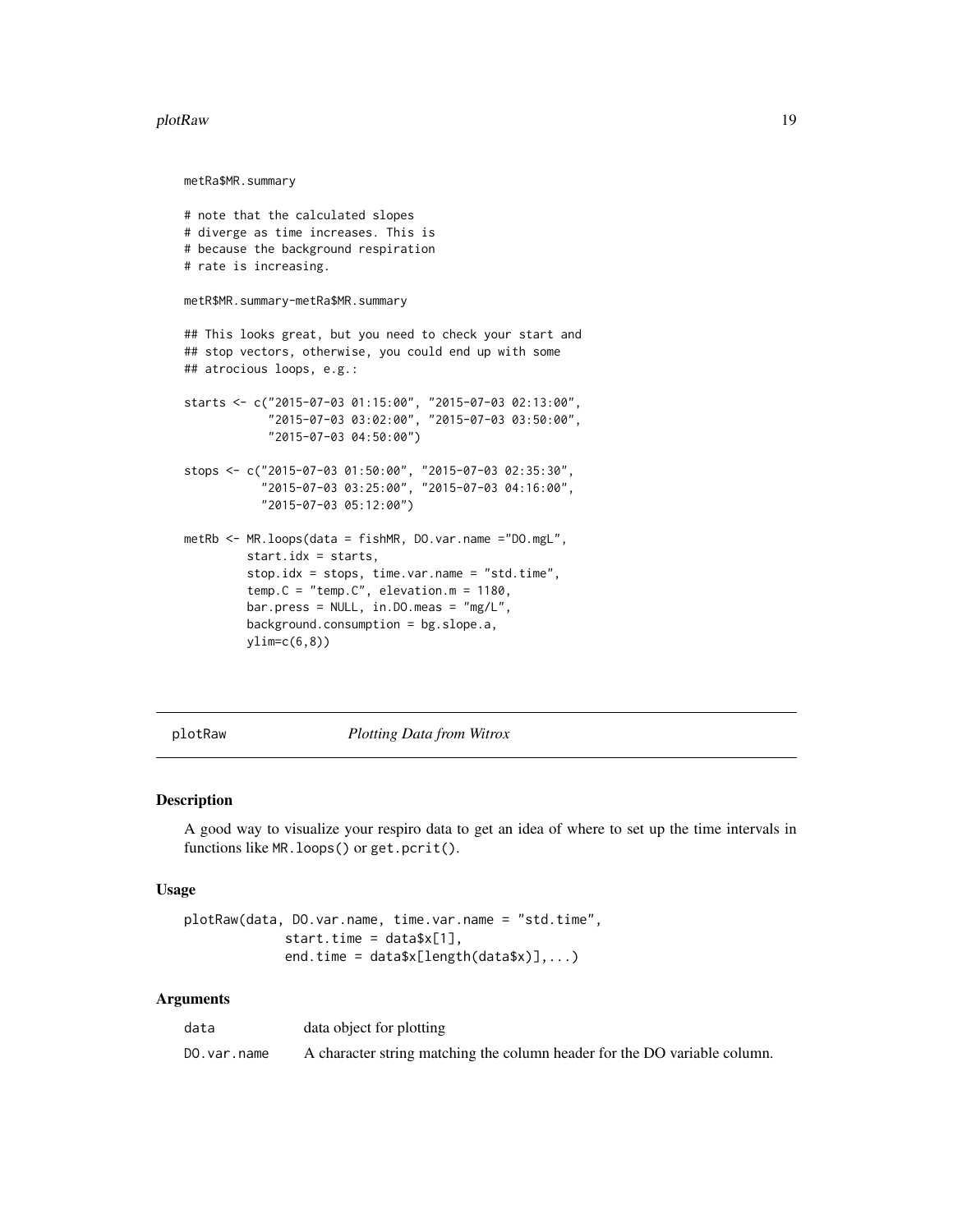<span id="page-19-0"></span>20 sumsq

|            | $time \cdot var \cdot name$ Column name of time (or x) axis in character class. |
|------------|---------------------------------------------------------------------------------|
| start.time | Character string specifying left bound x limit in strptime compatable format.   |
| end.time   | Character string specifying right bound x limit in strptime compatable format.  |
| .          | Arguments passed on to internal functions.                                      |

# Details

start.time and end.time arguments must match the time.var.name column's format for date time.

# Value

Plot showing the overall metabolic data

# Author(s)

Tyler L. Moulton

# See Also

[plot](#page-0-0), [strptime](#page-0-0), [get.pcrit](#page-10-1), [MR.loops](#page-15-1),

# Examples

```
## load data ##
data(fishMR)
## create time variable in POSIXct format ##
fishMR$std.time <- as.POSIXct(fishMR$Date.time,
                    format = "%d/%m/%Y %I:%M:%S %p")
plotRaw(data = fishMR, DO.var.name = "DO.mgL",
        start.time = "2015-07-03 06:15:00",
        end.time = "2015-07-03 08:05:00")
plotRaw(fishMR, DO.var.name = "DO.mgL",
        start.time = "2015-07-03 01:00:00",
        end.time = "2015-07-03 05:12:00")
```
<span id="page-19-1"></span>sumsq *Sum of squares*

# Description

Internal Function for Use in Package for Calculating Sum of Squares of a Vector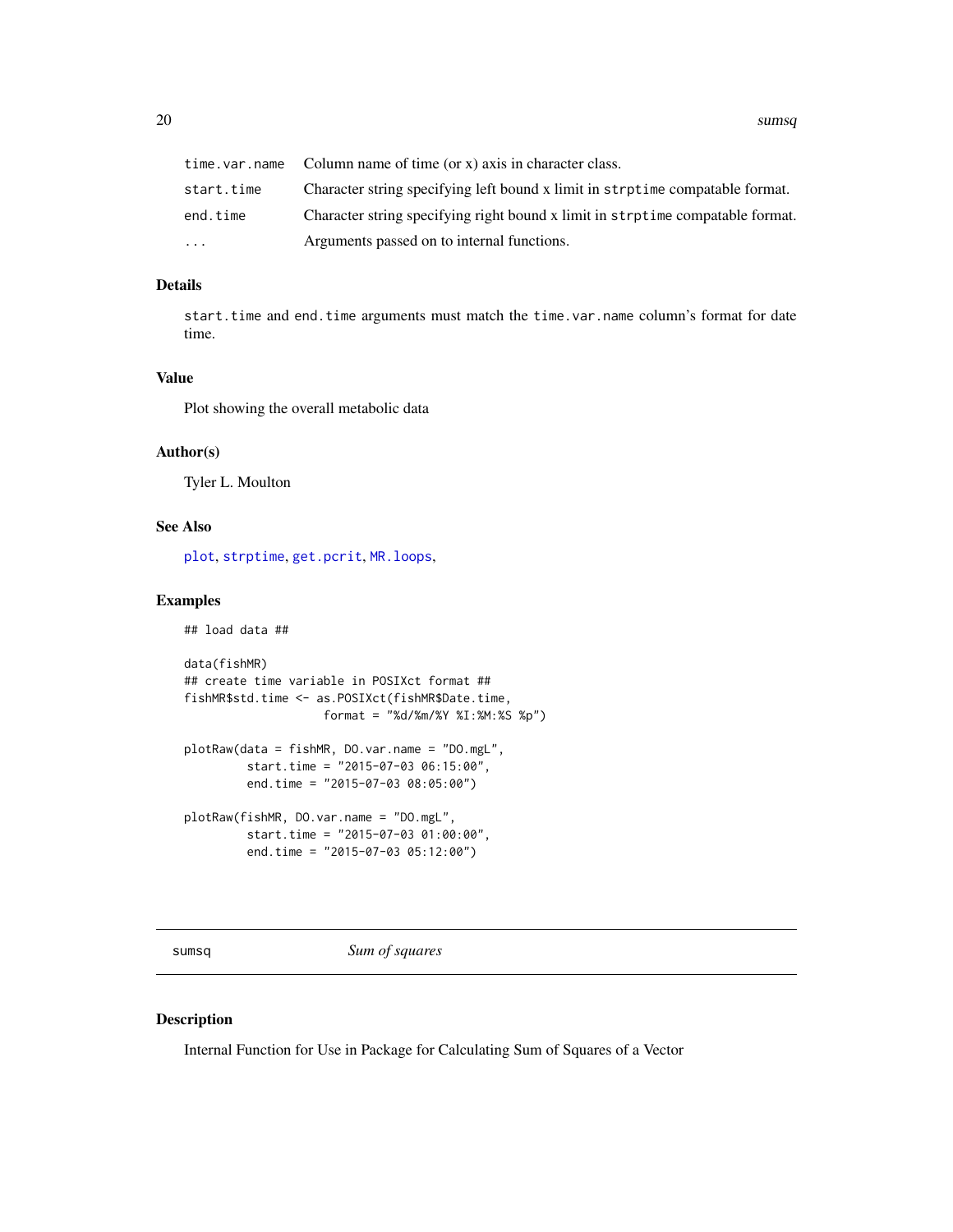#### <span id="page-20-0"></span>tot.rss 21

# Usage

sumsq(x)

# Arguments

x Numeric vector to be evaluated

# Details

Internal function for package

# Value

The sum of squares of the vector

# Author(s)

Tyler L. Moulton

# Examples

```
vec <- sample(c(100:120), 50, replace = TRUE)
sumsq(vec)
```

```
tot.rss Total Residual Sum of Squares for Broken Stick Model
```
# Description

Calculates the total residual sum of squares for broken stick model (2 part)

# Usage

```
tot.rss(data, break.pt, xvar, yvar)
```
# Arguments

| data     | data frame for calculating total residual sum of squares.                    |
|----------|------------------------------------------------------------------------------|
| break.pt | This is the data point at which the data are split for a broken stick model. |
| xvar     | The x-variable in the data frame for broken stick model.                     |
| yvar     | The y-variable in the data frame for broken stick model.                     |

# Value

The residual sum of squares of a broken stick model with a specified break point.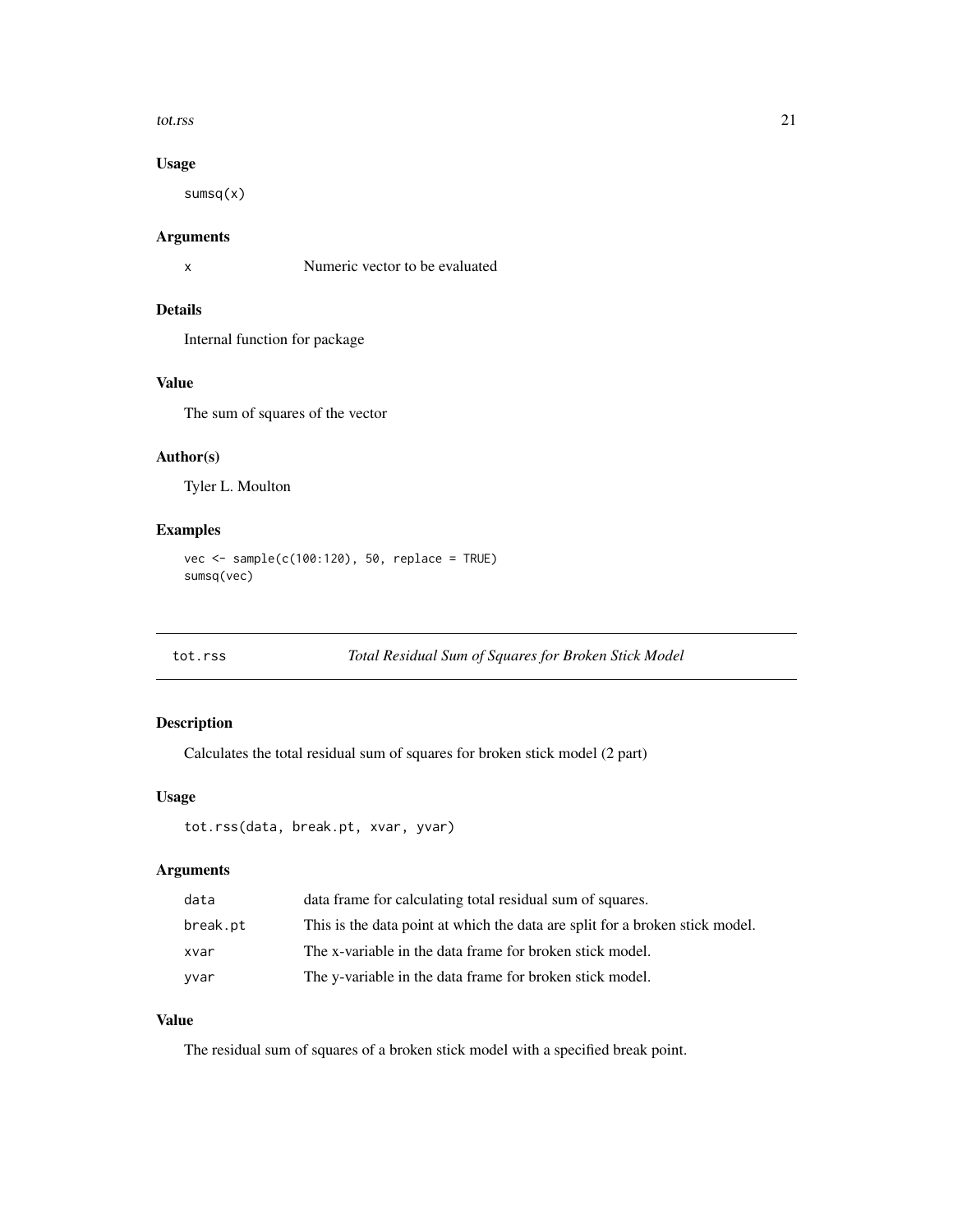<span id="page-21-0"></span>22 tot.rss

# Author(s)

Tyler L. Moulton

# See Also

cod[esumsq](#page-19-1) cod[eget.pcrit](#page-10-1)

# Examples

```
## load data ##
data(fishMR)
## subset data to appropriate region ##
data<-fishMR[fishMR$DO.mgL < 4,]
```
data\$times <- data\$times-min(data\$times) data<-data[data\$times< 6800,]

## calculate total RSS for different breakpoints ##

```
a1 \le tot.rss(data, break.pt = 4000,
xvar = "times", yvar = "DO.mgL")
a2 \le -\text{tot.rss}(data, break.pt = 4250,xvar = "times", yvar = "DO.mgl")a3 <- tot.rss(data, break.pt = 4500,
xvar = "times", yvar = "DO.mgL")
a4 <- tot.rss(data, break.pt = 4750,
xvar = "times", yvar = "DO.mgL")
a5 \le -\text{tot.rss}(data, break.pt = 5000,xvar = "times", yvar = "DO.mgl")a6 \leftarrow \text{tot.rss}(data, break.pt = 5250,xvar = "times", yvar = "DO.mgL")
```
# a5 represents the break point for the # best broken stick linear model of the # above 6 options.